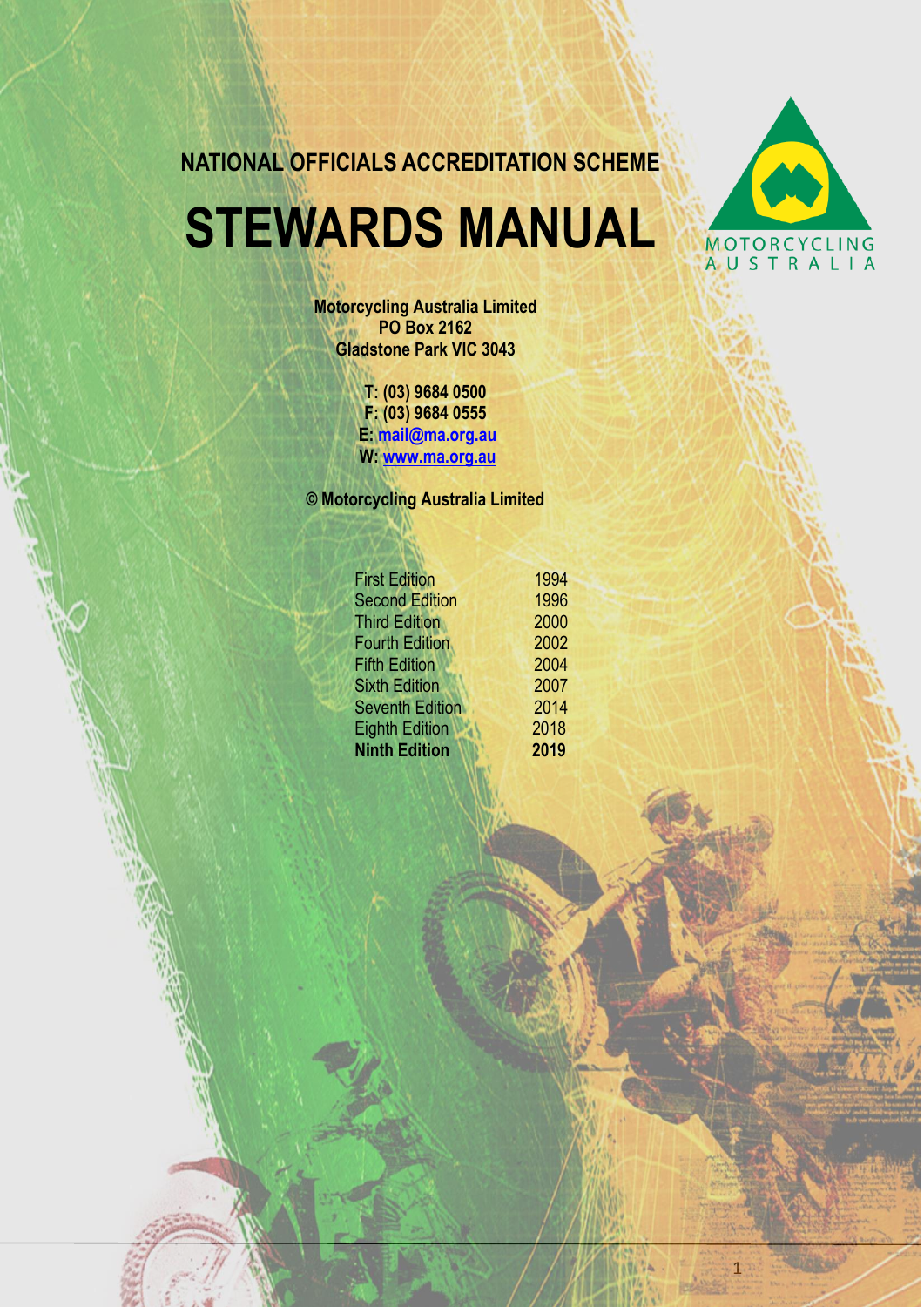# **MA Steward Manual**

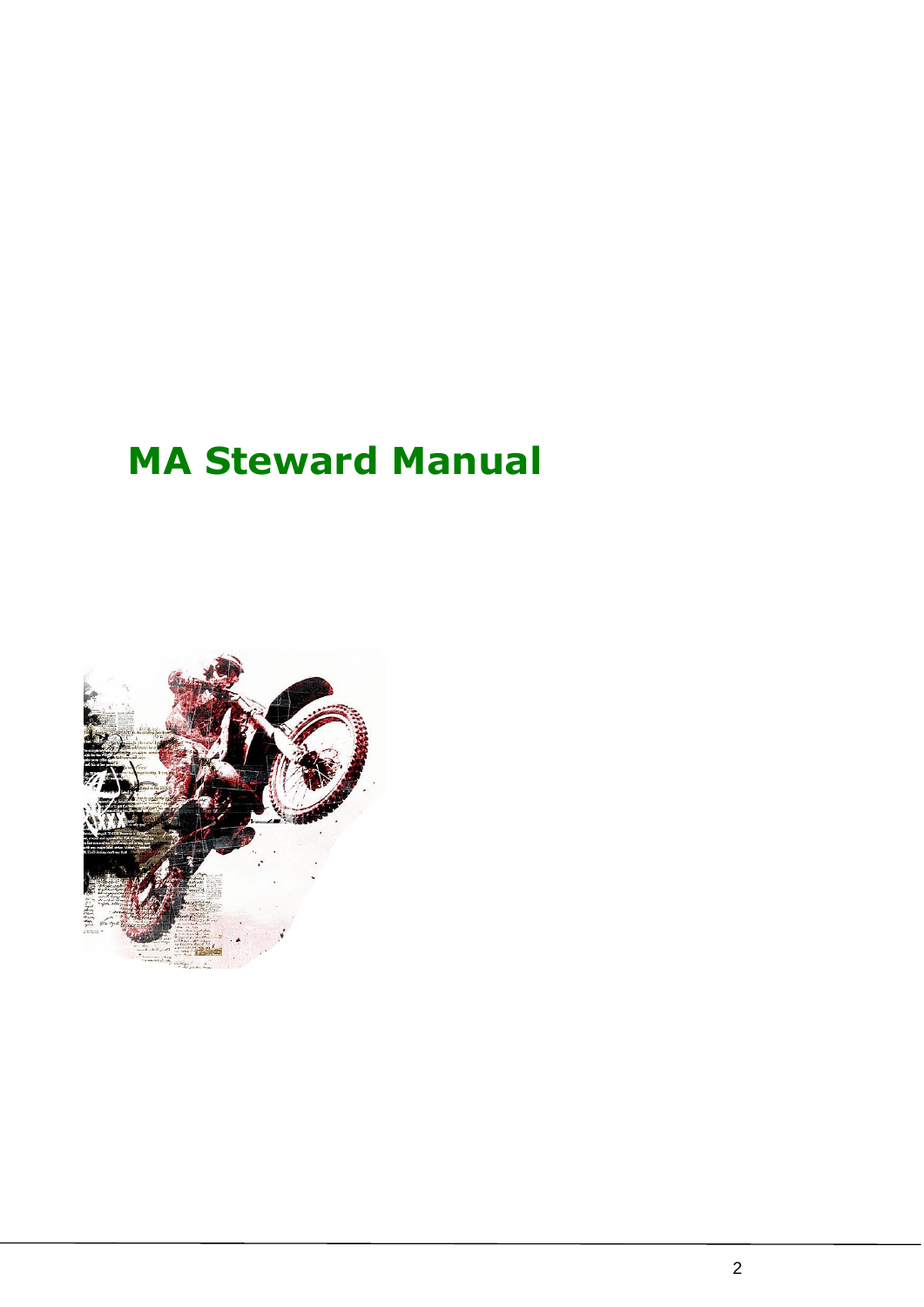# **State Controlling Bodies**

#### **Motorcycling New South Wales**

PO Box 9172 Harris Park NSW 2150 Telephone: (02) 9635 9177 Facsimile: (02) 9635 5277 Email: [mnsw@motorcycling.com.au](mailto:mnsw@motorcycling.com.au) Web: [www.motorcycling.com.au](http://www.motorcycling.com.au/)

#### **Motorcycling Tasmania**

PO Box 270 Latrobe TAS 7307 Telephone: (03) 6428 7567 Facsimile: (03) 6426 1988 Email: mail@motorcyclingtas.org.au Web: [www.mtas.org.au](http://www.mtas.org.au/)

#### **Motorcycling Queensland**

PO Box 2072 North Ipswich QLD 4305 Telephone: (07) 3281 2255 Facsimile: (07) 3812 2742 Email: [info@mqld.org.au](mailto:info@mqld.org.au) Web: [www.mqld.org.au](http://www.mqld.org.au/)

#### **Motorcycling South Australia**

251 The Parade Beulah Park SA 5067 Telephone: (08) 8332 9000 Facsimile: (08) 8332 9100 Email: [administration@motorcyclingsa.org.au](mailto:admin@masa.org.au) Web: [www.motorcyclingsa.org.au](http://www.masa.org.au/)

#### **Motorcycling Australia Northern Territory** PO Box 154 Howard Springs NT 0835 Telephone: (08) 8983 2200 Facsimile: (08) 8983 2200 Mobile: 0417 842 480 Email: [mant@bigpond.com.au](mailto:mant@bigpond.com.au)

#### **Motorcycling Victoria**

Suite 125/9 Hall Street Port Melbourne VIC 3207 Telephone: (03) 9673 0600 Facsimile: (03) 9673 0620 Email: [info@motorcyclingvic.com.au](mailto:info@motorcyclingvic.com.au) Web: [www.motorcyclingvic.com.au](http://www.motorcyclingvic.com.au/)

#### **Motorcycling Western Australia**

Suite 25/168 Guildford Road Maylands WA 6051 Telephone: (08) 9371 5333 Facsimile: (08) 9371 5311 Email: [mail@motorcyclingwa.org.au](mailto:mail@motorcyclingwa.org.au) Web: [www.motorcyclingwa.org.au](http://www.motorcyclingwa.org.au/)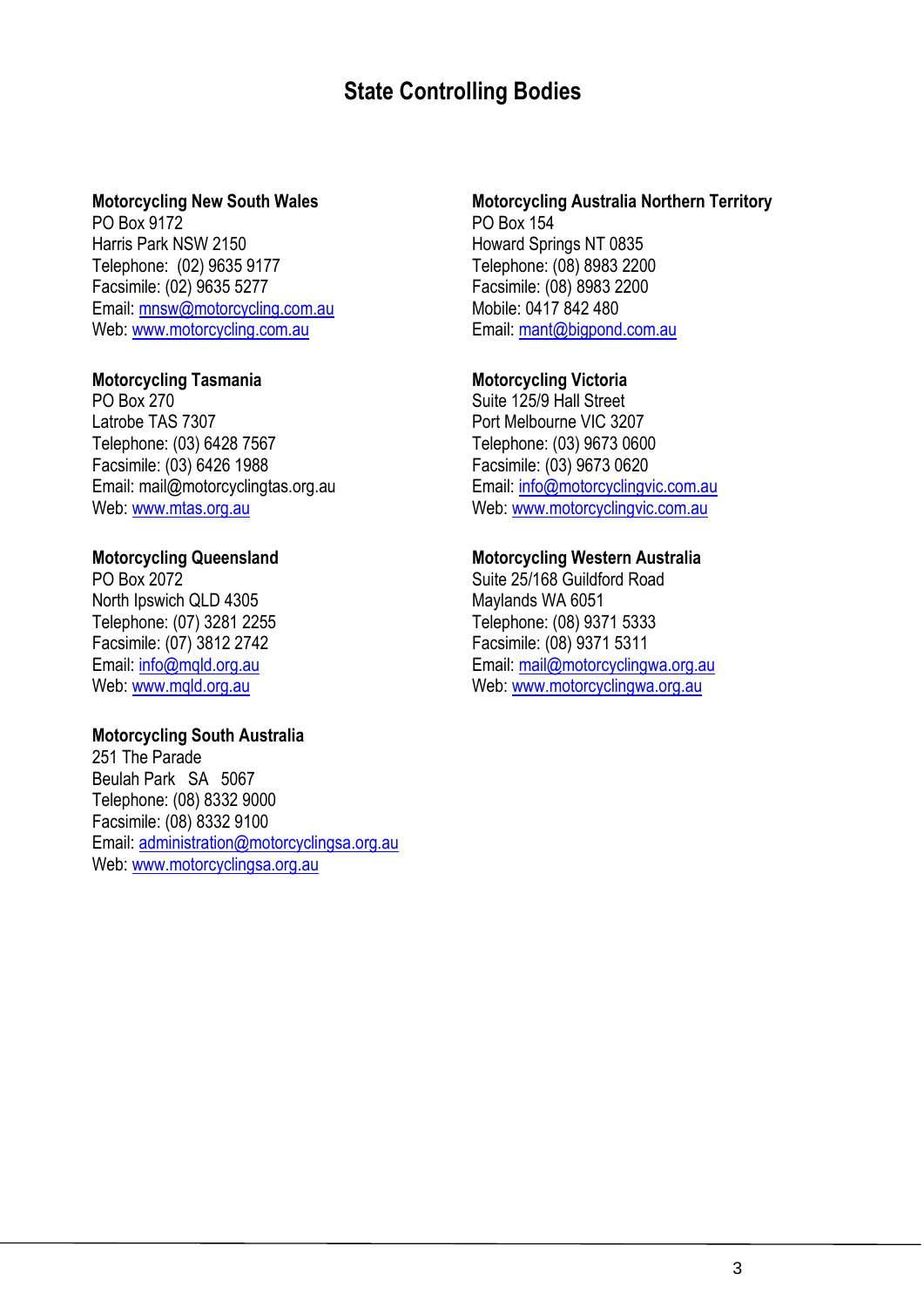# **Contents**

| <b>CHAPTER 1</b>                           |    |
|--------------------------------------------|----|
| <b>INTRODUCTION</b>                        | 5  |
| <b>CHAPTER 2</b>                           |    |
| NATIONAL OFFICIALS' ACCREDITATION SCHEME   | 6  |
| <b>CHAPTER 3</b>                           |    |
| LEGAL RESPONSIBILITIES OF OFFICIALS        | 7  |
| <b>CHAPTER 4</b>                           |    |
| THE CONTROL OF MOTORCYCLE SPORT            | 8  |
| <b>CHAPTER 5</b>                           |    |
| PROCEDURAL GUIDELINES FOR STEWARDS         | 13 |
| <b>CHAPTER 6</b>                           |    |
| <b>JUDICIAL FUNCTIONS &amp; PROCEDURES</b> | 21 |
| <b>CHAPTER 7</b>                           |    |
| STEWARDS' HEARINGS                         | 23 |
| <b>CHAPTER 8</b>                           |    |
| PENALTIES & APPEALS                        | 30 |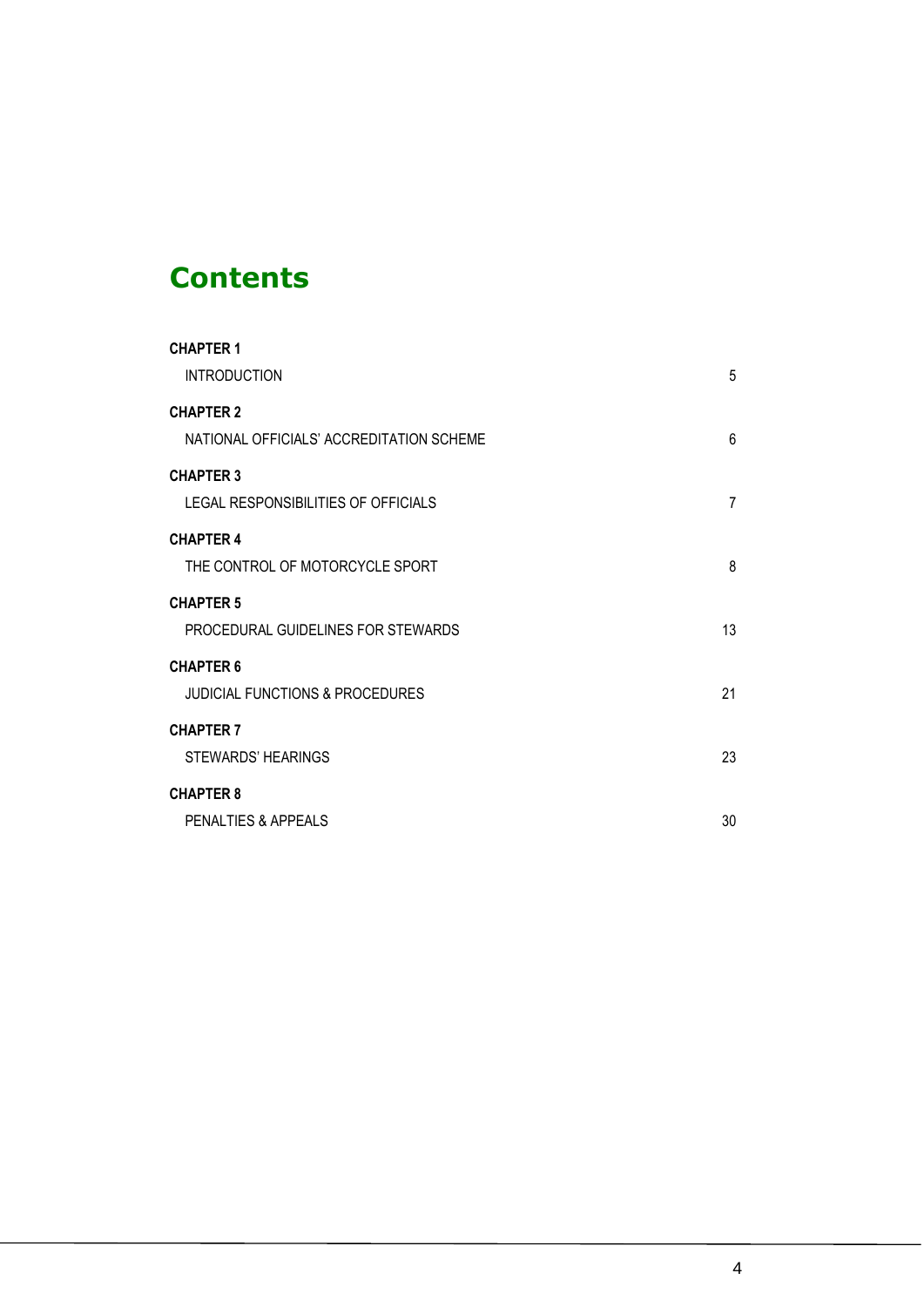#### **CHAPTER 1** *INTRODUCTION*

This manual is intended to be a guide for all Stewards, irrespective of which disciplines they are involved with or what their level of experience may be.

Terms in it are to be defined and interpreted in accordance with the Constitution of MA and the General Competition Rules (GCRs). Its contents do not conflict in any way with the GCRs contained within the Manual of Motorcycle Sport (MoMS). It contains no new rules and is not intended to be used in isolation. It is designed to provide clarification of the GCRs by way of additional information and some direction as to the application and interpretation of the rules.

Also, this manual is to provide all those involved in motorcycle sport with as much consistency as possible. Competitors tend to travel greater distances and go to more race meetings than do Stewards. There can be no doubt competitors have the right to be treated in a consistent fashion, under similar circumstances, no matter which region or state they choose to compete in. It falls on us, therefore, to ensure our actions are fair and reasonable under any given set of circumstances and, importantly, consistent with the actions of other key officials throughout Australia.

In carrying out the functions of a Steward, you undertake one of the most important roles at a race meeting. The Relevant Controlling Body (RCB) appoints Stewards to meetings. **As a Steward, throughout the meeting you are the agent and representative of the body which appointed you.** The decisions you make and the directions you give at race meetings reflect on those controlling bodies and other Stewards.

Throughout this manual, reference to the position of Steward means and includes the position of a Referee at a Speedway meeting. Under our GCRs, there is very little difference in the two roles or their authorities and responsibilities. Referees generally have a more 'hands-on' involvement at speedway meetings but the judicial functions are very similar to that of a Steward.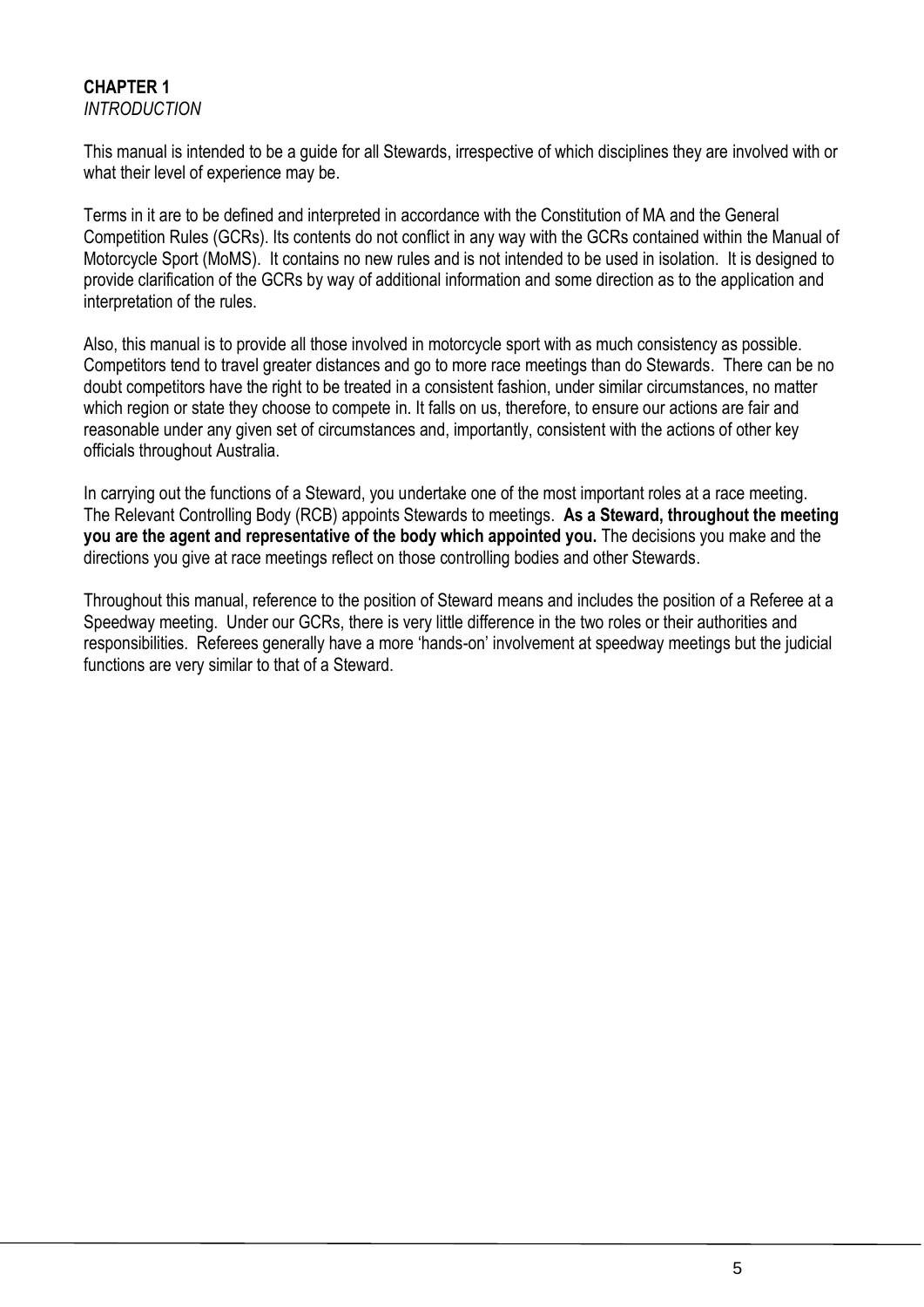# **CHAPTER 2** *NATIONAL OFFICIALS' ACCREDITATION SCHEME*

One of the recognised keys to the future of motorcycle sport is the development and training of officials. Effective officiating calls for specialist skills which **must be** learned and developed.

The National Officials' Accreditation Scheme aims to:

- increase confidence and competence in officiating ability; and
- improve communication skills: and
- promote progressive improvement in officiating knowledge and expertise; and
- provide a credible education and training process to attract new officials and retain existing ones; and
- Ensure a uniform approach to officiating throughout the country.

The following levels of accreditation are offered:

- Level 1 Club level (not available for Stewards)
- Level 2 Interclub level
- Level 3 Open / State championship level
- Level 4 National championship level.
- International (FIM) accreditation

For more information on the National Officials' Accreditation Scheme contact your SCB.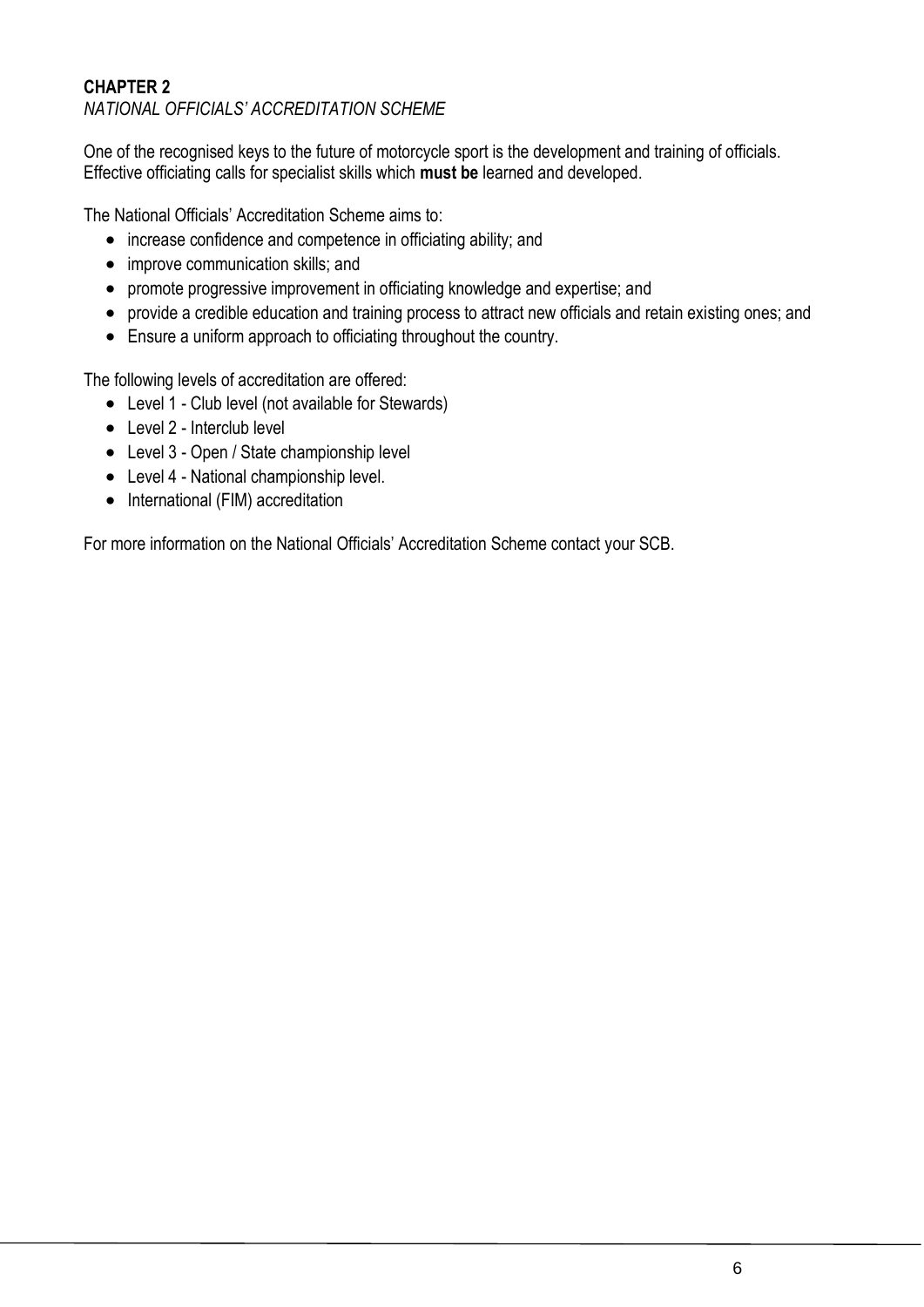# **CHAPTER 3** *LEGAL RESPONSIBILITIES OF OFFICIALS*

Any person acting as an official has a legal responsibility to provide the utmost care for competitors and any other person at an event.

This is known as the **"duty of care".**

Every official must use common sense and act in a reasonable manner and exercise what is legally known as a **"reasonable standard of care"**.

# *Will the law involve itself in sport?*

Many people are surprised that the law *will* become involved in sport. The reality is that many sports are multimillion dollar businesses and are as much a part of the commercial world as any other business. A number of sports have experienced litigation as a result of the negligence of officials and office bearers. A legal action in negligence is available to an injured party whether the injury or damage arises directly from an act or omission of the official.

For a claim of negligence to be successful, four elements must be present:

- **the official must owe a legal duty of care to the persons in his or her care.**  *The standard of care required is that which is reasonable in the circumstances; and*
- **the discharge of that duty of care will be judged according to a standard of care.** *The standard is the foresight and caution shown by the ordinary, or average, careful official. An official will be expected to exercise the same standard of care that is considered as reasonable and careful as shown by other competent officials of the same level of expertise and experience; and*
- **the person to whom the duty of care is owed must suffer some injury or damage; and**
- **there must be a necessary degree of proximity of relationship between the official and the person.**

#### **Thus officials are under a legal duty to exercise reasonable care not to cause or allow injuries to competitors and other personnel under their control.**

All licensed officials are indemnified and covered under the Directors' and Officers' Liability Insurance, a service provided by MA. Directors' and Officers' Liability Insurance protects officials for legal expenses incurred in defending claims made against them personally and for any damages awarded against them for wrongful acts committed or alleged to have been committed.

• Reference should be made to the policy documents for specific details of insurance coverage, terms and conditions. The terms and conditions of the policy will prevail.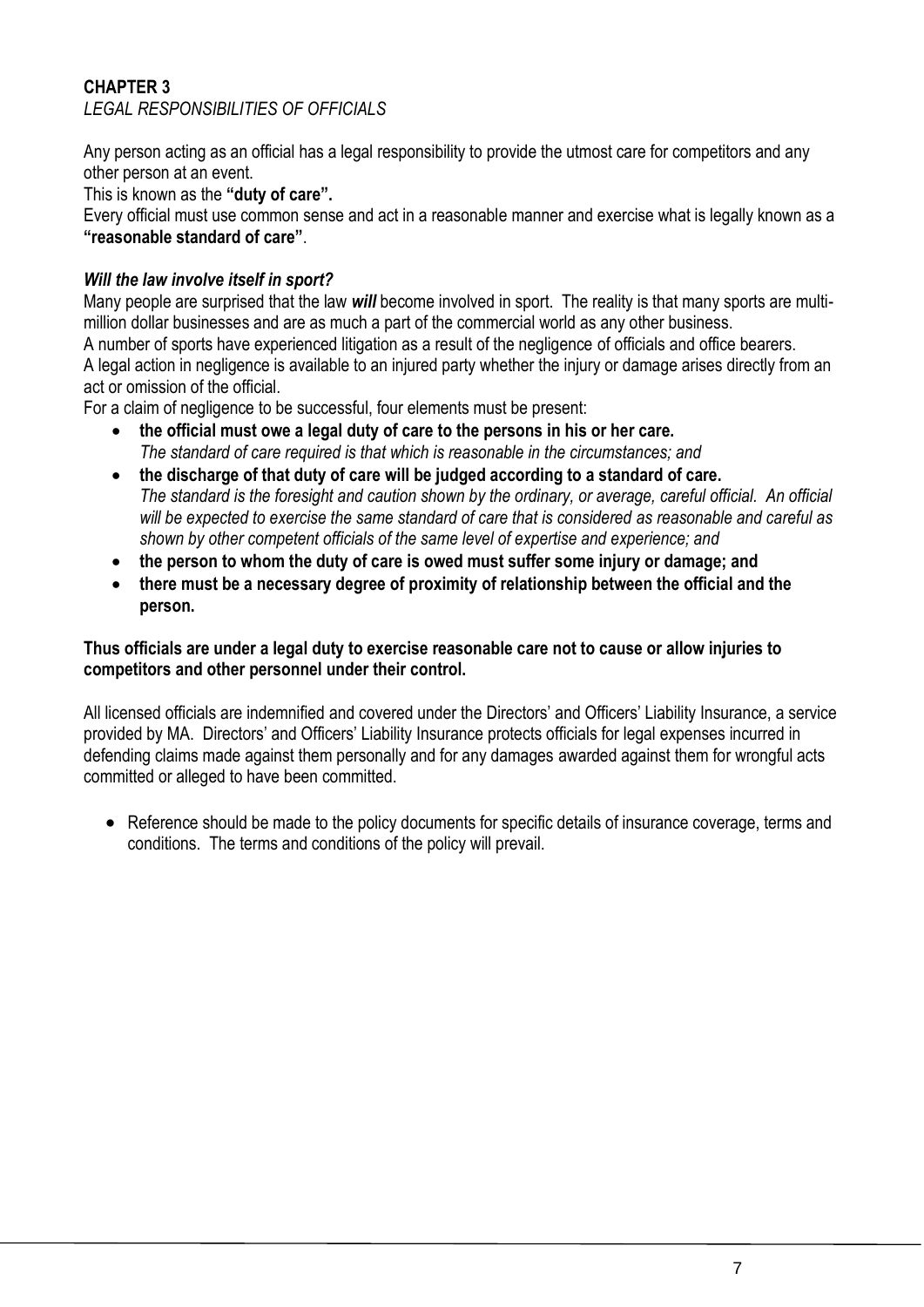#### **CHAPTER 4** *THE CONTROL OF MOTORCYCLE SPORT*

The bodies with authority and responsibility for the administration of rules regulating the conduct of motorcycle sport competition are the FIM (world authority), the FMN (national sporting authority) in the country (in Australia it is Motorcycling Australia) and the SCB (the State Controlling Body in each state). FIM does not, however, have jurisdiction over events controlled by MA or the SCBs.

The following chart shows the structure of the control and supervision of the sport.



Stewards are appointed by and are responsible to either the State Controlling Body or Motorcycling Australia, depending upon the level of the meeting.

The Relevant Controlling Body (RCB) is the body which has jurisdiction over a particular event. Motorcycling Australia (MA) is the RCB for all Australian Championship events, National Series and International events conducted under the FIM Sporting Code. For all other race meetings, the State Controlling Body remains the relevant controlling authority.

For meetings where MA is the RCB, the Steward will report directly to MA, where previously they would have been liaising with their SCB. Further information regarding the RCB policy is contained in the GCRs.

# **THE ROLE OF MA**

MA is responsible for administration and promotion of motorcycle sport in Australia and in conjunction with the SCBs, ensures that the sport is organised and governed in an orderly and fair manner.

MA has a role in fostering training and building the networks that are designed to assist Stewards in performing their duties to the highest standards possible.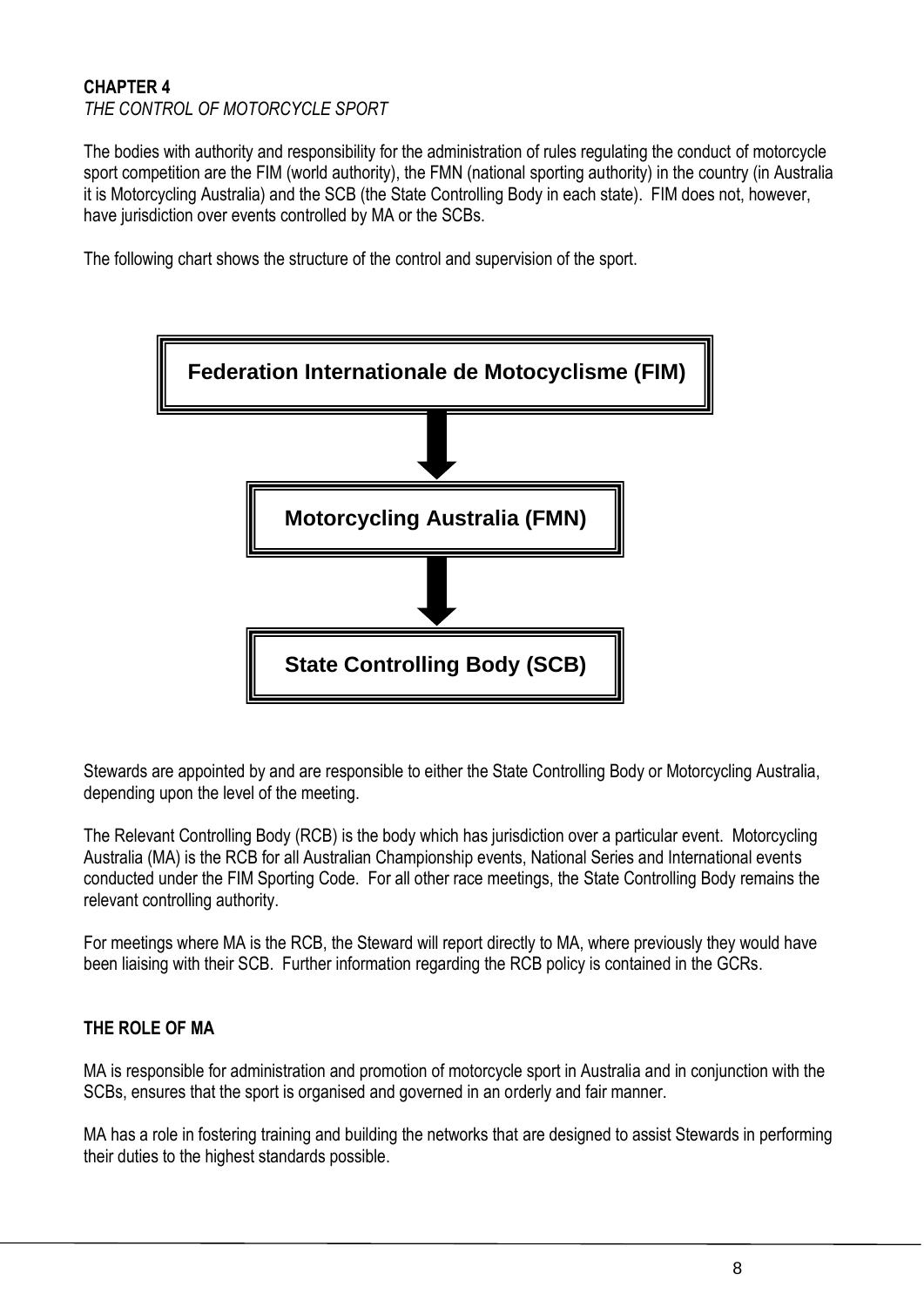# **THE PURPOSE OF STEWARDS**

Stewards are required to oversee the organisation of events, to ensure that they are conducted in accordance with the rules and to protect the proper interests of the competitors, spectators, entrants, sponsors, officials, government bodies, etc.

Further, RCBs need accurate and timely reports to appropriately amend competition and event rules as may be necessary from time to time. The suitability of a GCR can best be based upon reports of its use and effectiveness in operation.

For these reasons MA requires a Steward to be appointed to each authorised meeting. Ideally, the person should have no function other than as a Steward at that meeting, however in some circumstances it may be necessary for the Steward to perform another role. **The introduction of "Club Steward" as an adaption of the Steward role is an example of this.**

Stewarding is an important function in the conduct of Motorcycle Sport and, if properly performed, results in raising the standard of events.

# **SELECTION & TRAINING OF STEWARDS**

Seminars and workshops for the training of Stewards are held from time to time throughout Australia. Details are available from your SCB office.

Upon satisfactory completion of a training seminar, consideration is given to the appointment as an entry level Steward. Each State Officials' Review Panel has the authority to make these decisions and takes the following into account when considering the appointment of Stewards:

- Is the allegiance of the nominee primarily to the sport as a whole, rather than to the narrow interests of a discipline or club?
- Can the nominee handle people with tact and strength without departing from the principals involved in the supervision of the sport?
- Does the nominee have the required qualifications, sufficient experience in, and knowledge of, the sport?
- Does the nominee have an appropriate understanding of the rules?
- Has the nominee had personal experience as a competitor and/or experience in the administration and organisation of at least one facet of the sport?
- Does the nominee possess those positive attitudes, which are essential for Motorcycle Sport to continue to grow?

# **ACCREDITATION OF STEWARDS**

The appointment of a Steward must refer to the national accreditation system which has three classifications. A Stewards accreditation should line up with, or be higher than, the level of event they are to be appointed to\*:

- $\bullet$  Level 2 accreditation = Club and Inter Club events
- Level 3 accreditation = Open events and State Championships
- Level 4 accreditation = National Championships

#### *\*Note the introduction of MoMS item 2.4.3.1 d) which allows the use of non-aligned officials at the discretion of the RCB.*

*Details of the criteria required for the upgrading of accreditation can be sourced from a candidates SCB.*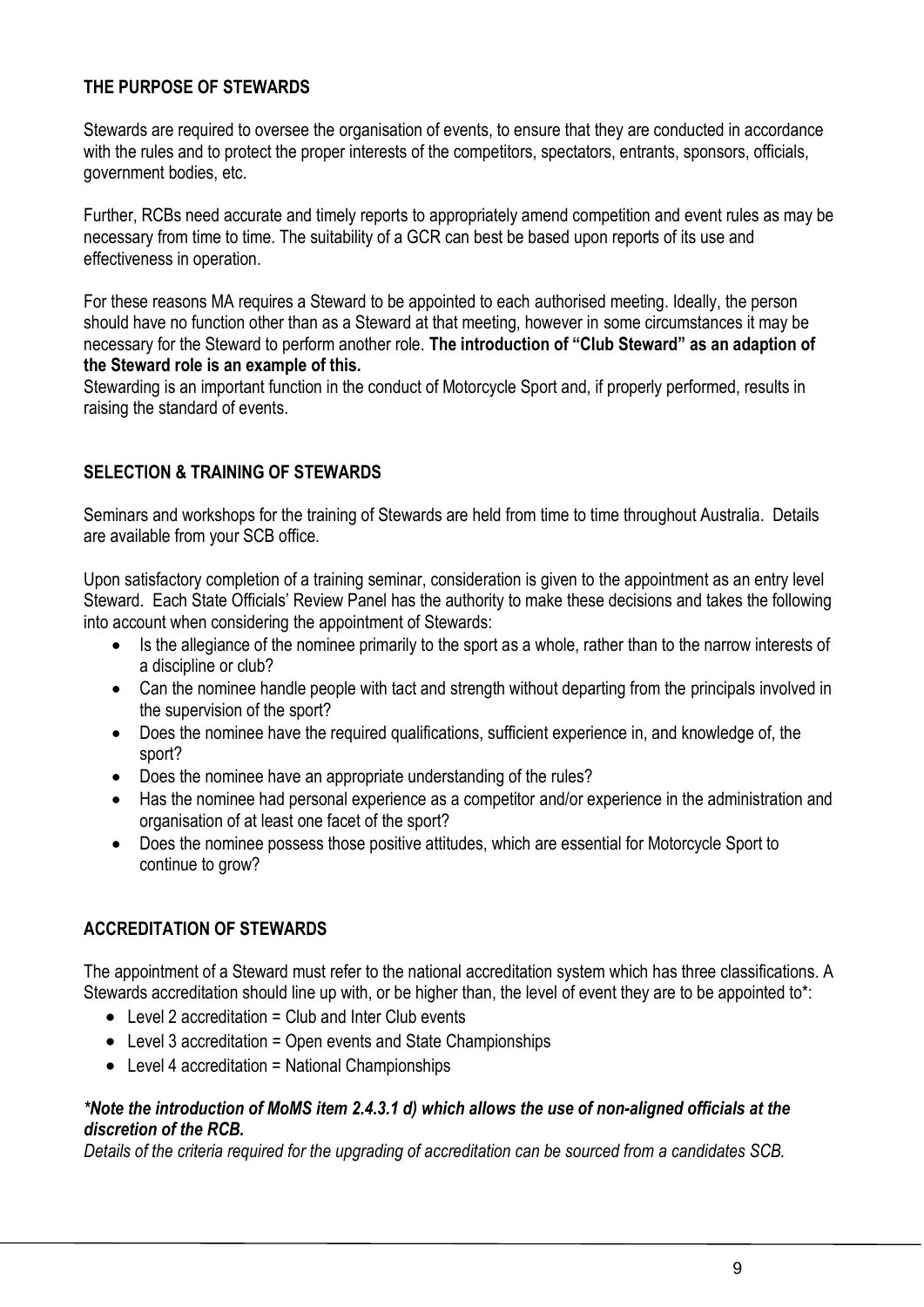# **Club and Inter Club events (Level 2)**

Stewards in this category are eligible for appointment to Club and Inter Club events.

# *Level 2 Stewards:*

- are nominated by the promoting club and approved by the SCB; and
- should have experience acting as a Clerk of Course at race meetings; and
- must have the capacity to interact with people; and
- must be capable of dealing successfully with the various situations which arise.

# **Open event and State Championship (Level 3)**

Stewards in this category are eligible for appointment to Open Meetings, State Championships as well as Club/Inter Club events.

# *Level 3 Stewards:*

- are appointed by the SCB; and
- have spent a considerable time in the sport; and
- have had reasonable experience as a Level 2 Steward; and
- must have the capacity to interact with people; and
- must be capable of dealing successfully with the various situations which arise.

# **National Championship (Level 4)**

*Endorsement to Level 4 can only be achieved with the approval of MA following the successful completion of a Level 4 Clerk of Course/Steward Seminar.*

Stewards in this category are eligible for appointment to National Championship meetings as well as Open Meetings, State Championships and Club/Interclub events.

# *Level 4 Stewards:*

- are appointed by the RCB, which is usually MA; and
- will have extensive experience in Motorcycle Sport and in particular the discipline of the appointment; and
- will have extensive experience as a Key Official in the discipline of the appointment; and
- will have worked as a Steward at State Championships (Level 3); and
- must have the capacity to interact with people; and
- must have demonstrated their ability to properly manage situations arising at these meetings.

#### **International (FIM)**

Only Stewards holding accreditation in this category are eligible for appointment to International meetings. *Endorsement by MA to attend an FIM accreditation seminar can only be achieved if the candidate has successfully completed Level 4 Clerk of Course/Steward accreditation and has proven experience working as a Key Official at National events.*

Stewards in this category are eligible for appointment to International meetings in the discipline of accreditation, as well as National Championship meetings, Open Meetings, State Championships and Club/Interclub events. *International Stewards:*

- are nominated by MA and approved by the FIM; and
- must have extensive experience as a Steward; and
- must have been heavily involved with National Championship events as a Level 4 Steward; and
- must have successfully attended an FIM seminar before applying for an International Licence.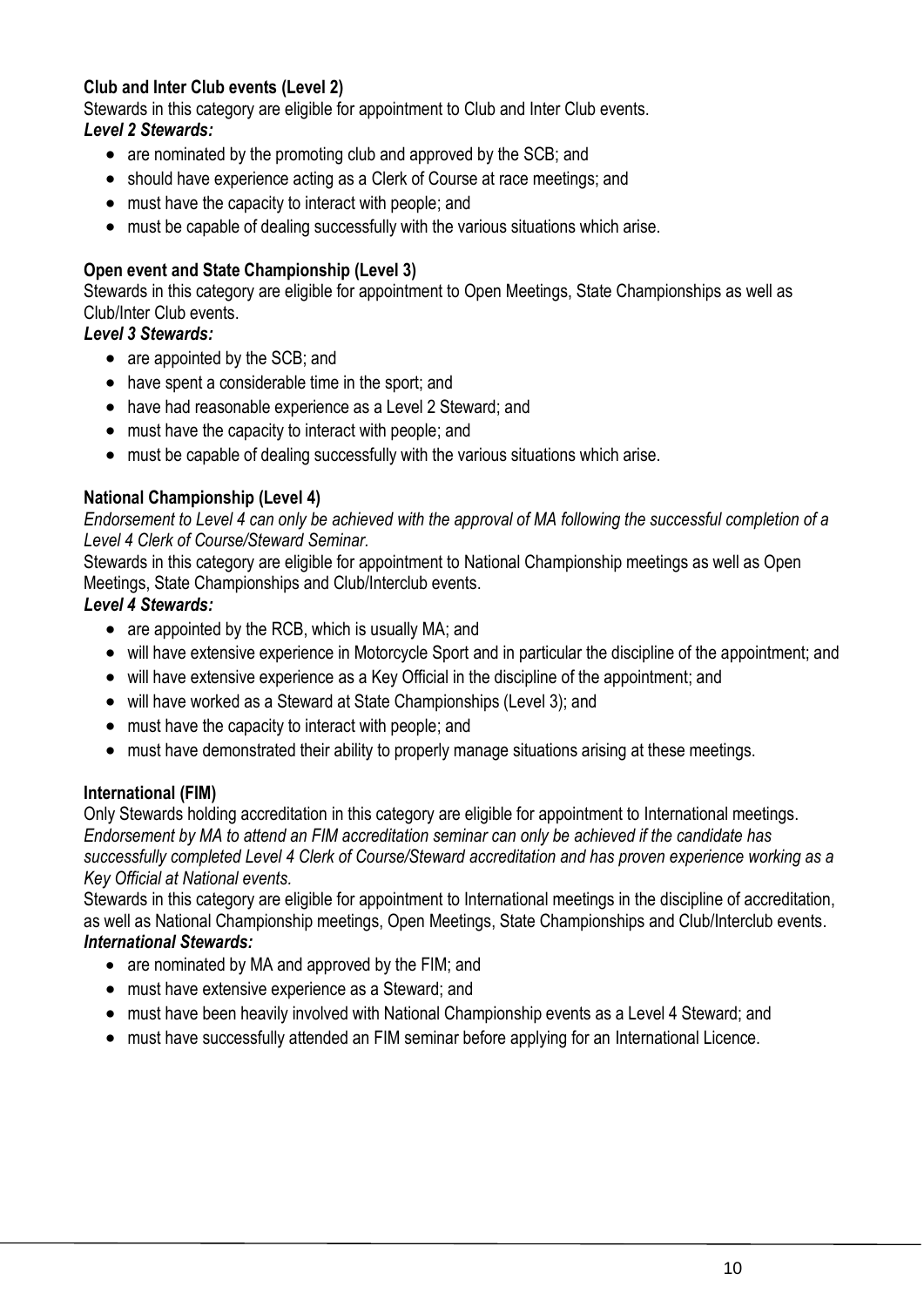# **SELECTION OF STEWARD(S) FOR A MEETING**

For all National Championship meetings, National Series and International events, MA will appoint the Steward. For all other events, the selection of the Steward will be made by the RCB responsible.

Where a National Championship comprises a number of meetings, one Steward, known as the "Series Steward", may be appointed for all meetings, thus ensuring a uniform standard for that series.

It should be noted that an RCB has the authority to appoint more than one Steward to a meeting. Whilst this is not common practice, it may occur for a major International or National championship event. Where more than one Steward is appointed, a senior Steward will also be nominated whose determination on any matter relating to the meeting will be binding.

# **RULES - SOURCE AND APPLICATION**

#### **The FIM Sporting Code**

This is the supreme authority and is the basis for most GCRs. It is published yearly and is recommended reading for those aspiring to become Stewards at International Meetings. These rule books may be purchased from MA through an SCB or are available on the Internet site of the FIM (www.fim.ch).

#### **Manual of Motorcycle Sport (MoMS)**

The philosophies and rules governing Australian motorcycle racing are laid out in the MoMS, which includes the GCRs. The MoMS is available via MA's dedicated site www.ma.org.au.

#### **General Competition Rules (GCRs)**

The GCRs stipulate the structure and processes which control motorcycle racing in Australia.

#### **The Philosophy of the General Competition Rules**

No set of rules can ever anticipate every problem which may arise in the conduct of a sport with as wide a variety of disciplines and competing interests as exist in motorcycling.

The philosophy of the rules is that good sense, co-operation and a fair and reasonable interpretation of reasonable rules, will take over from "rule book racing".

"Rule book racing" holds that, if a situation arises in the conduct of the sport, the answer is to be found not by the exercise of independent judgment but by "looking up the book". If that does not provide the answer then pass a new rule to "plug the hole". "Rule book racing" assumes that controlling bodies have little or no interest in working effectively with each other, and with promoters, for the benefit of the sport and those who participate in it. It also assumes that officials have no common sense or understanding of the sport. Neither proposition is true or fair.

It is intended that discretion will be exercised, as is stated by the very first rule, in a way that ensures that competition is "safe, free and fair".

Officials are required to exercise judgment wisely and fairly on the understanding that their decisions, other than those made in the heat of competition, will be open to review through protest and appeal. Officials are encouraged to take responsibility for the value and fairness of their actions and to apply them in a way that supports the underlying philosophy of the rules.

One essential part of being a Steward is having a working knowledge of the rules.

Every competitor is required to know the GCRs and it is not unreasonable to expect that the persons controlling their activities have a better knowledge of the rules. Stewards are not expected to quote the rules word for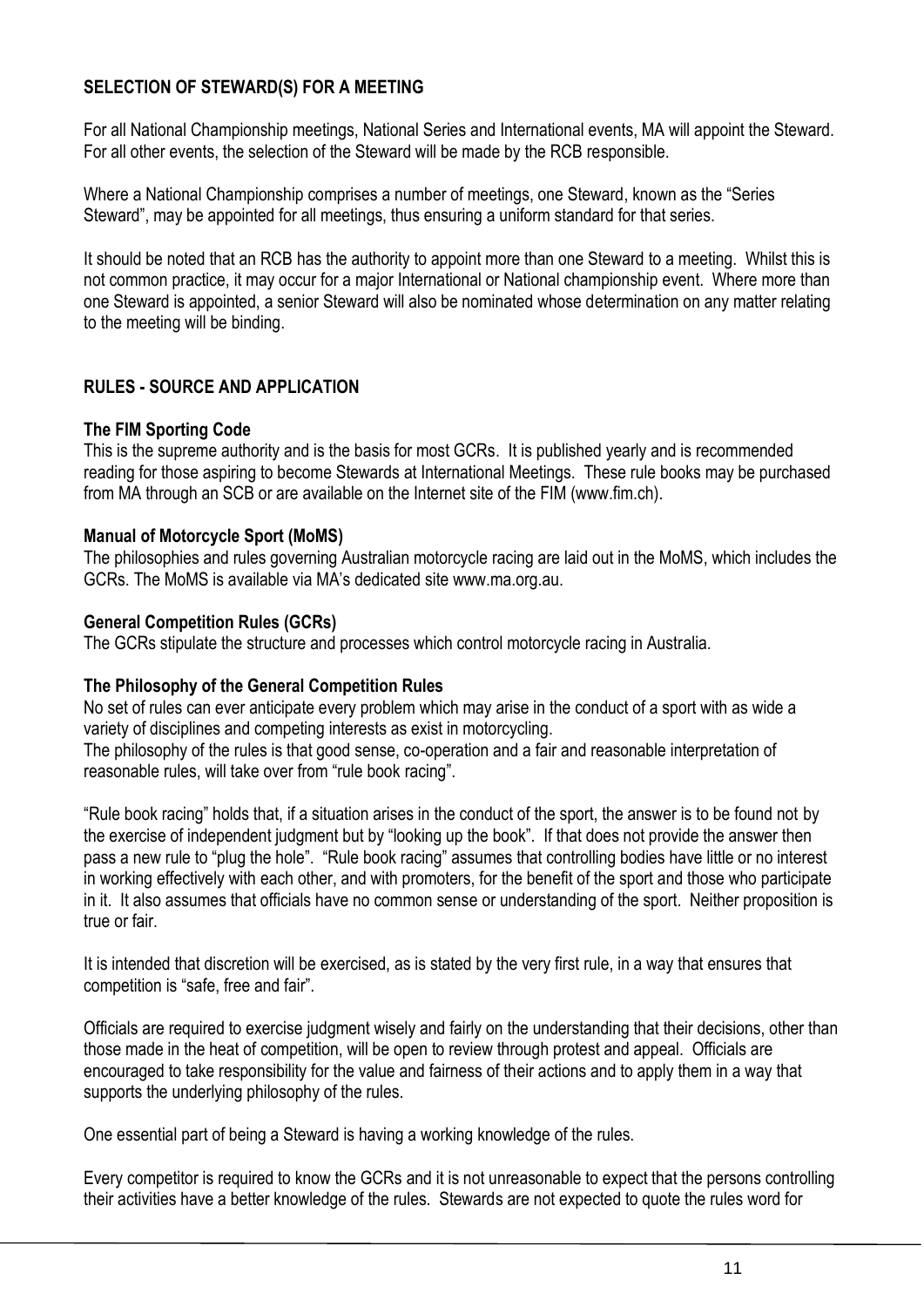word from memory but they are expected to know the basic rules, where they are and be able to find what it is that they seek confidently and quickly.

The GCRs are subject to constant change to remove redundancies, ambiguities, impracticalities and errors. Stewards making recommendations for change in their reports can assist this process.

Stewards should familiarise themselves with the GCRs and note, in the margin of their copy, any points of interest relating to their functions. This will assist in increasing their knowledge of the entire GCRs.

#### **Supplementary Regulations**

Most Supplementary Regulations are in standard form for most disciplines of the sport. Further Supplementary Regulations, Final Instructions, Route Instructions and other items of information are produced by the Promoters/Organisers for the conduct of the meeting in question. Regulations that have not been approved by the relevant controlling body have no standing or status. The Steward of the meeting has the authority to amend supplementary regulations – **such action, however, should only be taken in exceptional circumstances.**

# **AUTHORITY OF STEWARDS**

The Steward is the representative of MA at a meeting and has supreme control. While the Clerk of Course acts as the Chief Executive Officer and is in control of the actual running of the meeting, the role of the Steward is to ensure that the meeting is conducted according to the rules and to act as the on-site judiciary to deal with protests.

When the meeting is over, the responsibility returns to the appropriate permanent administrative personnel of the RCB - with the exception of the hearing of any outstanding protests or charges and the compilation of the Steward's Report.

The GCRs authorise the Steward to:

- a) Amend any supplementary regulation applicable to the meeting if, in the opinion of the Steward, exceptional circumstances arise requiring amendments;
- b) Amend the program for the meeting;
- c) Give any instruction or direction to the Clerk of the Course of the meeting;
- d) Determine the time for the commencement and conclusion of the meeting;
- e) Stop the meeting or any part of it;
- f) Order any event to be re-started or re-run;
- g) Hear and determine any protest;
- h) Institute, hear and determine any prosecution for any offence committed during the meeting and impose any penalty or penalties under these Rules;
- i) Abandon any meeting provided that all entry fees must be refunded unless otherwise provided for in the SR for the meeting;
- j) Order any competitor to submit to a medical examination to determine if the competitor is fit to participate in the meeting;
- k) Order the administration of any fuel, drug, or other test;
- l) Impose on a competitor any penalty of exclusion or relegation or any time or points penalty;
- m) Order any machine, which the Steward considers does not comply with these Rules or the relevant SR, to be impounded at the end of the meeting and detained under the control or direction of the Steward for such period as may reasonably be necessary for it to be examined;
- n) Do any act, publish any document and make any declaration, not inconsistent with these Rules, which is necessary for the fair and proper conduct of the meeting;
- o) Refer any matter to the RCB.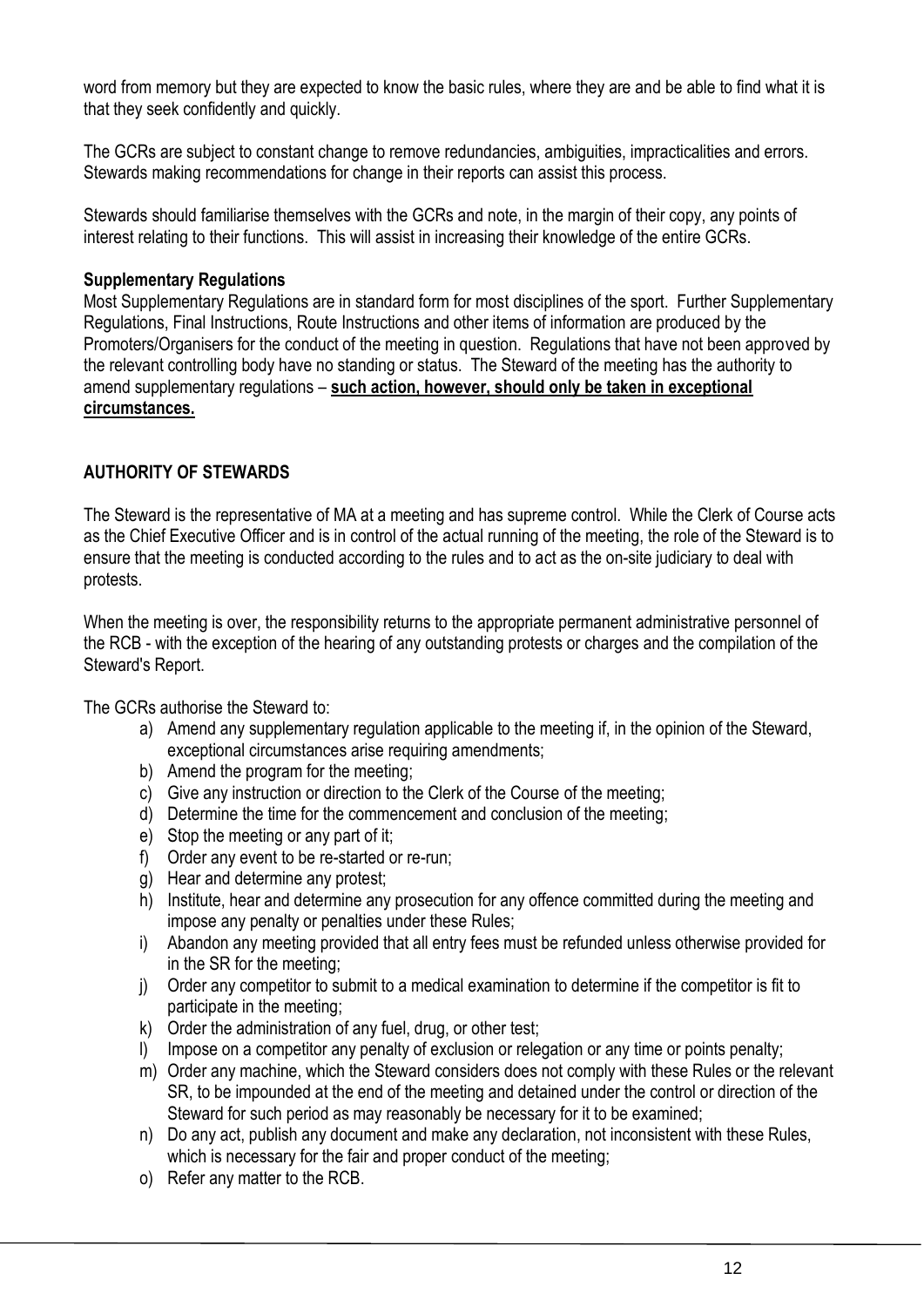#### **CHAPTER 5** *PROCEDURAL GUIDELINES FOR STEWARDS*

# **CONDUCT OF STEWARDS**

#### **This section should be read in conjunction with MA's Code of Conduct.**

Stewards are representatives of the RCB - not the promoter, organisers, competitors or other participants. However, they must co-operate with organisers and others to ensure the smooth running of the meeting. Be careful that this relationship does not affect your ability to make impartial decisions.

In addition to the duties and functions set out in the GCRs, a Steward does have a responsibility to the organisers of the meeting, which primarily involves being readily available to provide impartial advice and guidance for the conduct of the meeting. In fact, to fulfil your duties to all participants as a Steward, you must ensure that you are always accessible.

If you are unable to attend a meeting to which you have been appointed, you must notify the RCB at the earliest opportunity. This allows alternative arrangements to be made.

Upon arrival at the meeting, you should introduce yourself to the Clerk of Course and Secretary of the Meeting. Make it clear to the Clerk of Course that you wish to be kept fully informed of the progress of the meeting and of any incident or problem.

In relation to gaining access to the track, you may:

- Not enter on to the track or course without the agreement of the Clerk of Course. Hopefully, you should not need to do so without such approval;
- Position yourself at any reasonable place around the circuit, making sure not to stand in any dangerous position or run-off area;
- If you need to enter a dangerous area, request the Clerk of Course to stop the meeting until you have left that area.

A Clerk of Course may from time to time have a difference of opinion with you about the conduct of the meeting. As senior officials at a race meeting, you must resolve your differences in a professional manner, without having a detrimental effect on the conduct of the meeting. This means resolving disputes in private and in a rational manner. However, you have ultimate control of the meeting and the final decision in any matter lies with you, the Steward. You should, however, exercise your authority with great discretion and diplomacy.

Any request or direction you give to a Clerk of Course should be explicit and without ambiguity. Do not leave people confused or inadequately informed about your decisions. It is equally important that where a decision is required that this responsibility is not shirked or made ineffective by delaying the decision.

Occasionally, MA receives reports of Stewards becoming involved in the management of meetings by offering directions to officials, interfering with the roles of other officials and becoming involved with other than their appointed function. Some examples are the Stewards who direct Flag Marshals to wave flags, or the Steward who perhaps unthinkingly offers advice to a competitor when the question asked and information provided should have proceeded through other officials.

The measure of the performance of a Steward is a reflection of the maturity that is required in dealing coolly and impartially with controversy and disputation. Rather than inflame matters by reacting aggressively, cool things down so that the problem can be resolved in an orderly and controlled fashion. In most cases, a Steward does not have to make an instant decision. The Steward can take some time to think about the evidence and coming to a decision. If tempers of the interested parties flare, adjourn the hearing until the situation has calmed down.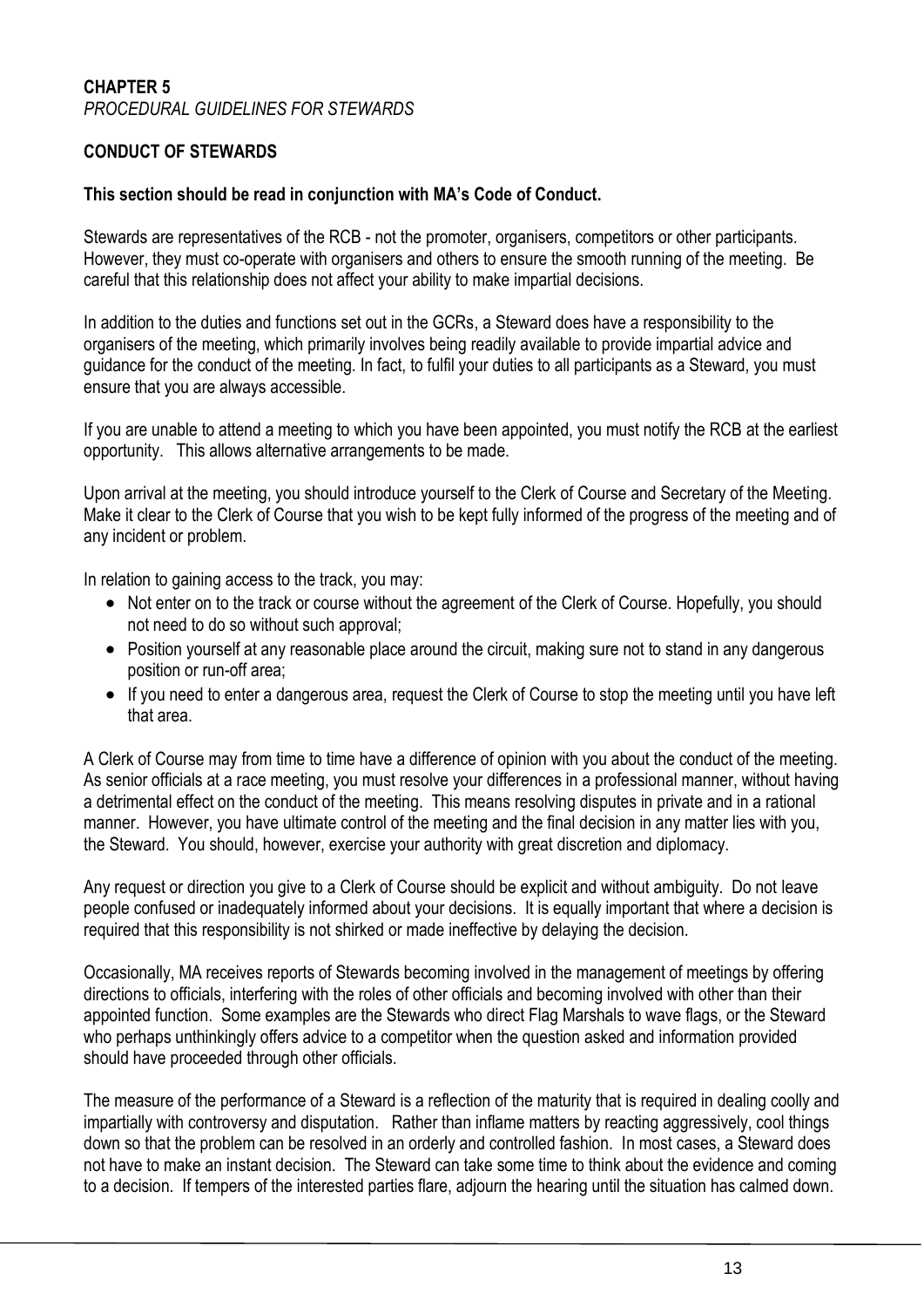A positive attitude is required when advising both officials and competitors in respect of the GCRs. You are not expected to be able to quote every rule chapter and verse, so you should take time to look up the relevant rule and quote it accurately.

# **PERSONAL RELATIONSHIPS**

You may have established personal relationships with some officials and/or competitors. As a Steward, you are obliged to put aside any personal feelings and treat each case on its merits. The occasion will arise where this may mean making a finding against a personal friend or relation.

How impartially this is handled will determine your reputation as a Steward and also reflects upon the standing of Stewards and the sport generally.

If circumstances require you to conduct a hearing or make a finding for or against a person with whom you are related or have a personal relationship with, consider your position and the nature of the charge very carefully before proceeding. It may be prudent to engage another official, with the appropriate experience and/or qualifications, to advise you on an appropriate determination or assist you in conducting the hearing. If the case can be viewed as a clear conflict of interest and no alternative official is available to assist you at the meeting, you can conduct a hearing and then refer the evidence gathered to the RCB for independent advice on making the determination.

And remember, a person who makes the correct decision will gain the respect of their peers and, ultimately, the esteem of all parties.

#### **PRESENTATION OF STEWARDS**

Presentation is extremely important. Remember that you are representing MA not only to the competitors and officials of the meeting but also to sponsors, VIPs, spectators, police, ambulance and possibly personnel from government bodies.

For most meetings, neat casual clothing together with your uniform shirt, jacket and hat is appropriate. For all major race meetings, more formal dress including a shirt with tie and a jacket (for men) and smart casual attire for women is expected.

In summary, be:

- well dressed
- on time
- constructive

• positive • informed

• responsible

- consistent
- available

#### **STEWARDS' IDENTIFICATION**

The RCB may issue you with a Steward's badge or uniform which confirms your position at the meeting. Wear it at all times when acting as a Steward at a meeting.

#### **Do not wear your badge or uniform when not officiating as a Steward appointed to a meeting. It is NOT a generic Level 4 official's uniform, it is the uniform of an MA Steward only. STEWARDS' EQUIPMENT**

Most SCBs have a Steward's kit available for race meetings. It should contain a set of standard forms to cover accidents, reports, licence declarations, a receipt book, etc. It can be worthwhile to take some material of your own, such as a notebook. A voice recording device and digital camera are useful items to have at a meeting.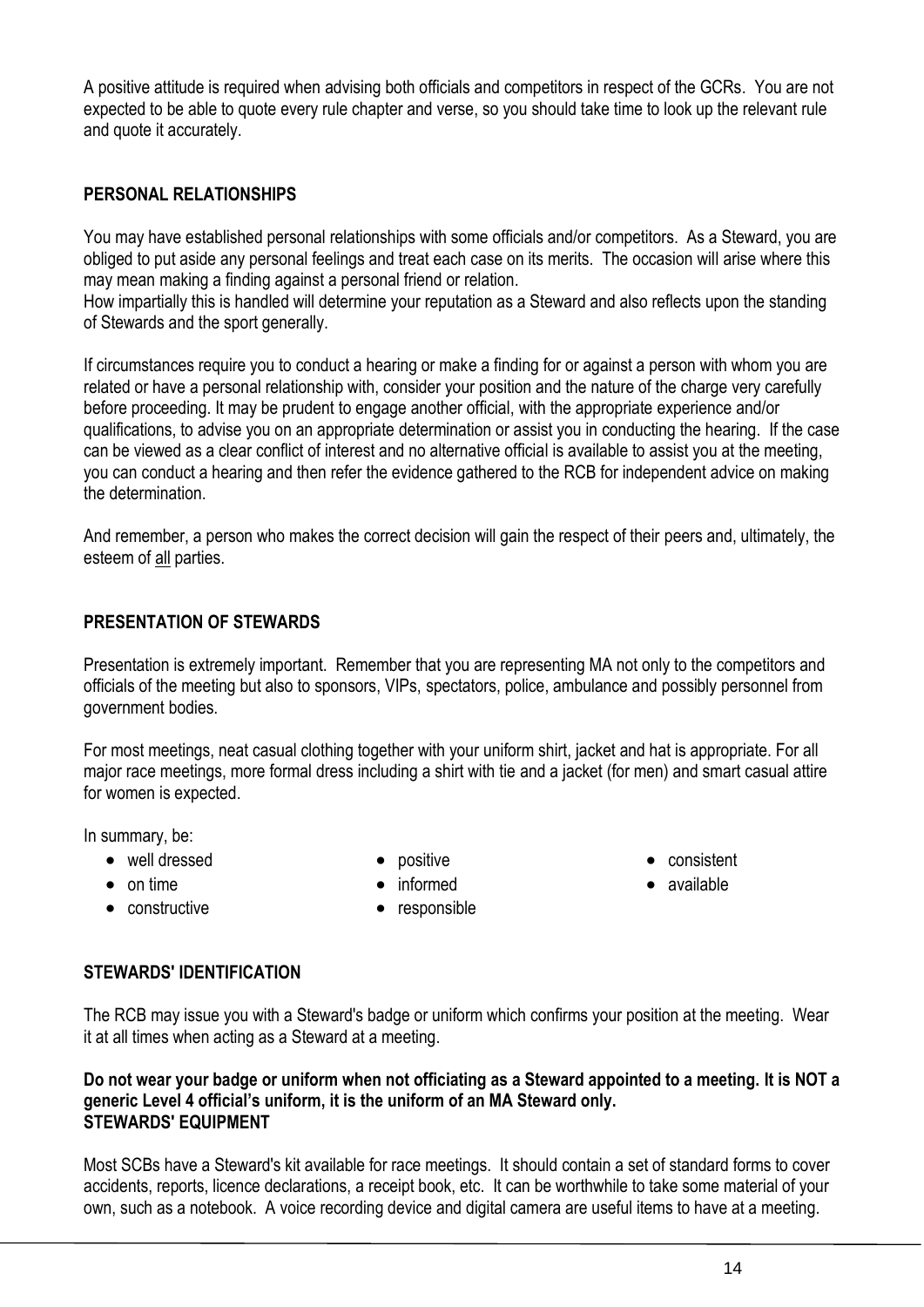The camera is critical in the case of a major problem or a serious incident. Obviously, it would be difficult to take a photo of an incident when it is happening, but the aftermath can be easily documented using photographs.

# **LICENCES AND COMPETITION DOCUMENTS**

All competitors at an MA permitted event are required to hold an MA licence. The type of licence varies with the type of competition - from club and national licences to international licences.

Motorcycling Australia is in the process of phasing out the printing and distribution of "hard card" licences and replacing them with direct access to the Ridernet database via a smart phone app.

As a Steward, you should be familiar with the electronic form of licencing and you are encouraged to download the "MA Licence app" onto your own smart phone.

Please note that an electronic version of the licence has the **same authority and function as a hard card licence. (a photo of the current licence stored on a phone is acceptable)**

On occasions when a competition licence cannot be produced in any form, the Steward must be satisfied a licence has indeed been issued to the person concerned and that it is current and has not been suspended. If there is any doubt that a licence has not been issued, or has expired, it is more effective to issue a separate "One day competition licence" to the competitor.

In the case of a "Medical" suspension, the Steward can accept bona-fide Doctors Medical clearance paperwork provided by the competitor on the day and allow them to compete.

If you suspect that the licence has been suspended and you have not been provided with clearance information, then the competitor simply cannot compete.

You should advise the competitor that it is:

- a serious offence to ride whilst under suspension;
- a serious offence to ride without a valid licence;
- not possible to compete unless proof can be provided that he or she has a current licence.

Excuses such as the licence is in the mail from the SCB or an application has been sent to the SCB or there is no internet coverage at the meeting, are not acceptable.

# **MODIFICATIONS TO THE PROGRAM**

Modifications to the program of a race meeting become necessary or desirable for any one of a number of reasons. It may be best to treat a program running late with encroaching darkness by reducing the distance of several races in order to ensure that all can be safely conducted. Accidents in an earlier race may cause some races to be abandoned completely or combined with others. An incident which causes a red flag to be shown may require the duration of the restarted race be reduced in accordance with the GCRs.

The Clerk of Course, Race Secretary or promoter does not have the authority to modify the program - but the Steward and Race Director do.

Normally the Clerk of Course would suggest amendments to the program and the Steward would approve these if appropriate. However, it is within the power of the Steward to amend the program without receiving an approach from the Clerk of Course. This would be a highly unusual course of action and, if taken, the Clerk of Course must be informed of the amendments.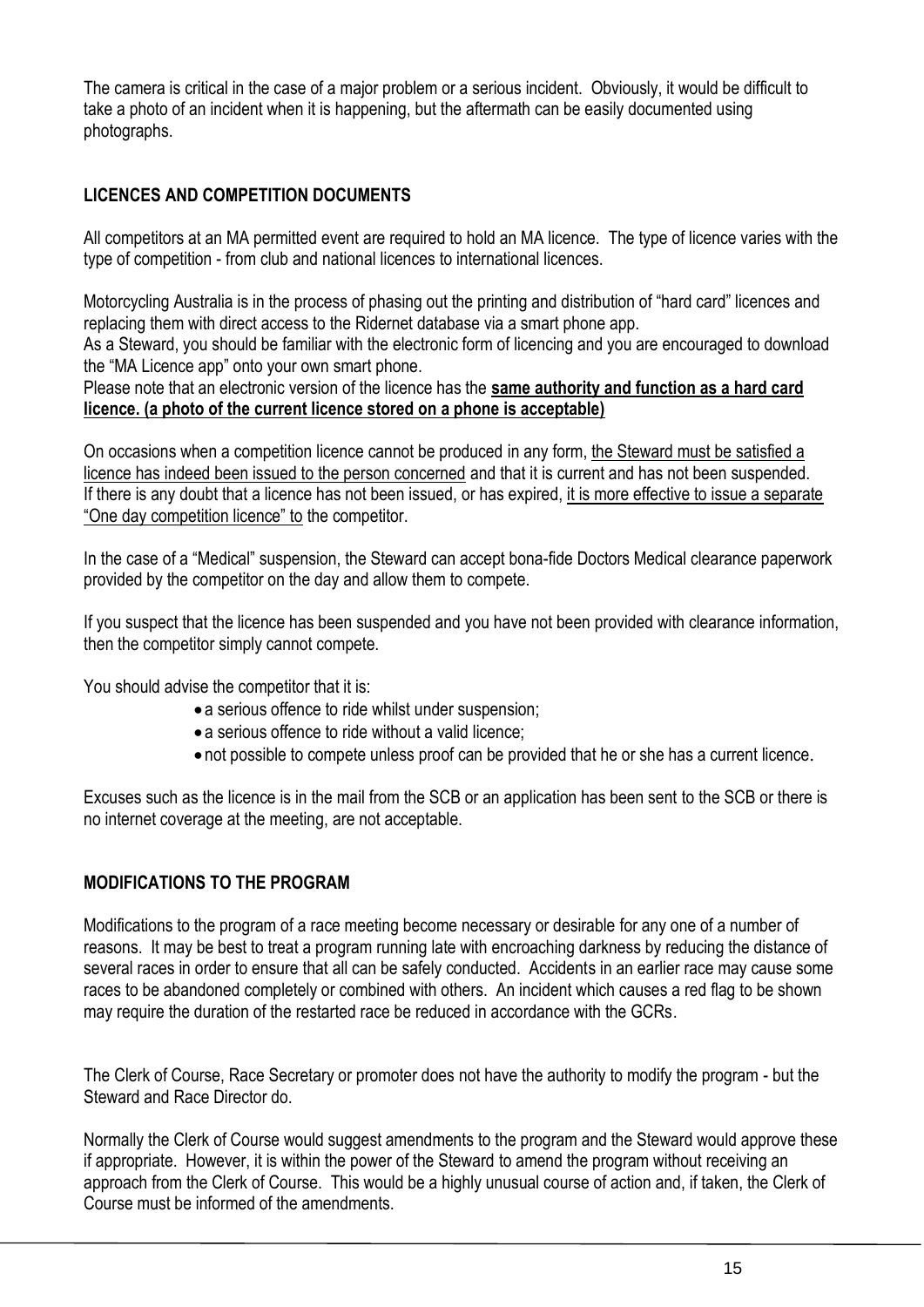#### **BRIEFINGS**

# **Briefings for riders:**

- are an essential component of risk management; and
- are compulsory for all riders and parents/guardians of junior riders to attend; and
- provide the opportunity to obtain feedback from competitors:
- must be conducted by the Clerk of Course, Speedway Referee or a nominee of the Clerk of Course; and
- Must include a duty of care statement. (Please note that there is a revised Riders briefing template, including a shorter duty of care statement, now available on the MA website)
- Riders must sign to show that they have attended the briefing

In events other than Speedway, prior to the rider's briefing, the Steward should discuss the contents of the briefing with the Clerk of Course to determine what should be said, enabling all important issues to be discussed with the riders. The Steward should be introduced to the competitors. Generally the Steward would not speak at the briefing, as any information a Steward would wish conveyed to the competitors should be via the Clerk of Course.

In relation to Speedway events, the Rider's Briefing must be done by the Referee, as the official in supreme control of racing. A Clerk of Course, with permission, may brief the riders about pit control issues, and messages from the promoter about presentation and parades.

# **RELATIONSHIP WITH RACE DIRECTOR**

A Race Director may be appointed to a National Championship Series to give advice and assistance to the Steward and Clerk of Course to enable consistent decisions in the running of the Series.

Obviously, without feedback and guidance, it is difficult to obtain consistent decisions at different venues in different States. The Race Director can provide advice from the experience gained at previous rounds of the Series. For example, it would be quite unjust for a rider to be given a month's licence suspension at Round 1 of a Series and another rider fined \$20 at Round 2 for the same offence in similar circumstances.

The Race Director has the authority to initiate a prosecution for any offence committed during the round of a Series. That prosecution would, of course, normally be heard and determined by the Steward of the Meeting. The Race Director also has the authority (under similar circumstances to the Steward) to alter Series Supplementary Regulations.

# **STOPPING A RACE**

Whilst it is within the power of a Steward to stop a race, it would normally be the decision of the Clerk of the Course. **Only in exceptional circumstances would a Steward use a red flag to stop a race.** Of course, this does not apply to a Speedway Referee who is empowered to stop a race with the red flag or lights.

If a Steward believes that, due to a dangerous incident, a race should be stopped and the Clerk of Course disagrees, it is within the power of the Steward to order the red flag/s to be displayed to stop a race.

Any rider responsible for a race being stopped prematurely is not eligible to restart in any re-run. Appropriate enquiries should be made to determine who actually caused the stoppage and there should be no doubt in the minds of the officials, before they exclude riders on that basis, which riders are responsible for a race stoppage.

However, if Rider 1 collides with Rider 2 and causes Rider 2 to fall without Rider 1 falling, Rider 1 would not be permitted to restart. In this instance, Rider 1 caused the incident that led to the race being stopped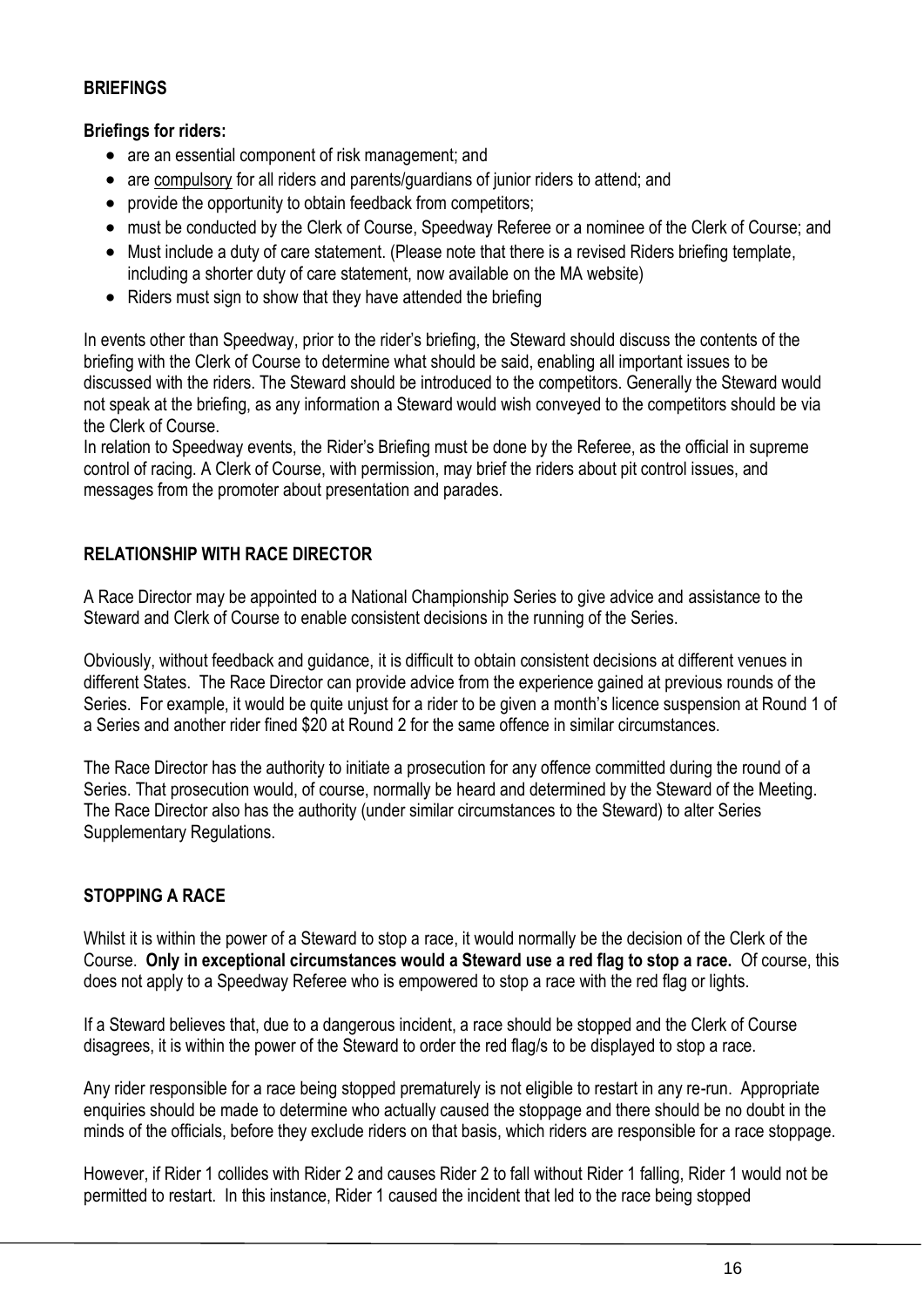prematurely. Rider 2 was an innocent party in the collision and has the right to restart in any re-run of the event if he is capable of doing so by the time the re-run is scheduled.

# **PERSONAL INJURY REPORTS**

The following matters must be investigated and reported.

- Injury to riders or passengers or injury to officials arising from an incident involving a vehicle in a competition.
- Injury to officials, pit crew, service crew, riders, passengers, occurring during the event but not arising from an incident involving a vehicle in competition.
- Injury to a spectator or any other person not connected with the competition arising from an incident that can be related to the event.

The detail required, the forms to be completed, the depth of investigation and the consequent action are obviously related to the extent and/or severity of the incident. It is the responsibility of a Steward to ensure the appropriate procedures are undertaken and to make every attempt to ensure that other parties fulfil their responsibilities.

The adequate reporting and recording of all relevant facts is of paramount importance. The information recorded is extremely important to the RCB, MA and the affected insurers during the processing of any claims or the determination of liability.

The necessary forms and procedures are to be found in the Stewards kit. That part of the Manual of Motorcycle Sport dealing with the Personal Accident policy should be examined and understood.

# **SERIOUS ACCIDENTS & INCIDENTS**

A procedure has been developed for action in the case of a serious accident or incident at a meeting. A serious accident or incident is one in which:

- a participant is killed or is seriously injured as the result of a sport-related incident; or
- a member of the public or other non-participant is injured or killed; or
- a safety barrier is breached, even though no members of the public may have been injured.

Serious accident/incident reports must be referred to the RCB as soon as possible after the incident and in any case within 24 hours. It is vitally important to properly report and record the facts of a serious accident/incident to satisfy the requirements of the local authorities and MA's insurers.

# **STEWARD'S REPORT (Competition Report)**

Unless prompt and accurate reports are available, the controlling bodies cannot reasonably be expected to amend the GCRs as is necessary from time to time or to take further action for serious infringements of the rules.

A Stewards report must be sent to the RCB within 5 days after the meeting\*. Any report loses much of its impact if it is weeks late - the RCB must know how the meeting was conducted. Was it run well, indifferently or badly? This would have a bearing on issue of future permits or the levels of accreditation of officials. Similarly, were there any reports of foul or dangerous riding? This may have a bearing on whether any further action should be taken against a rider.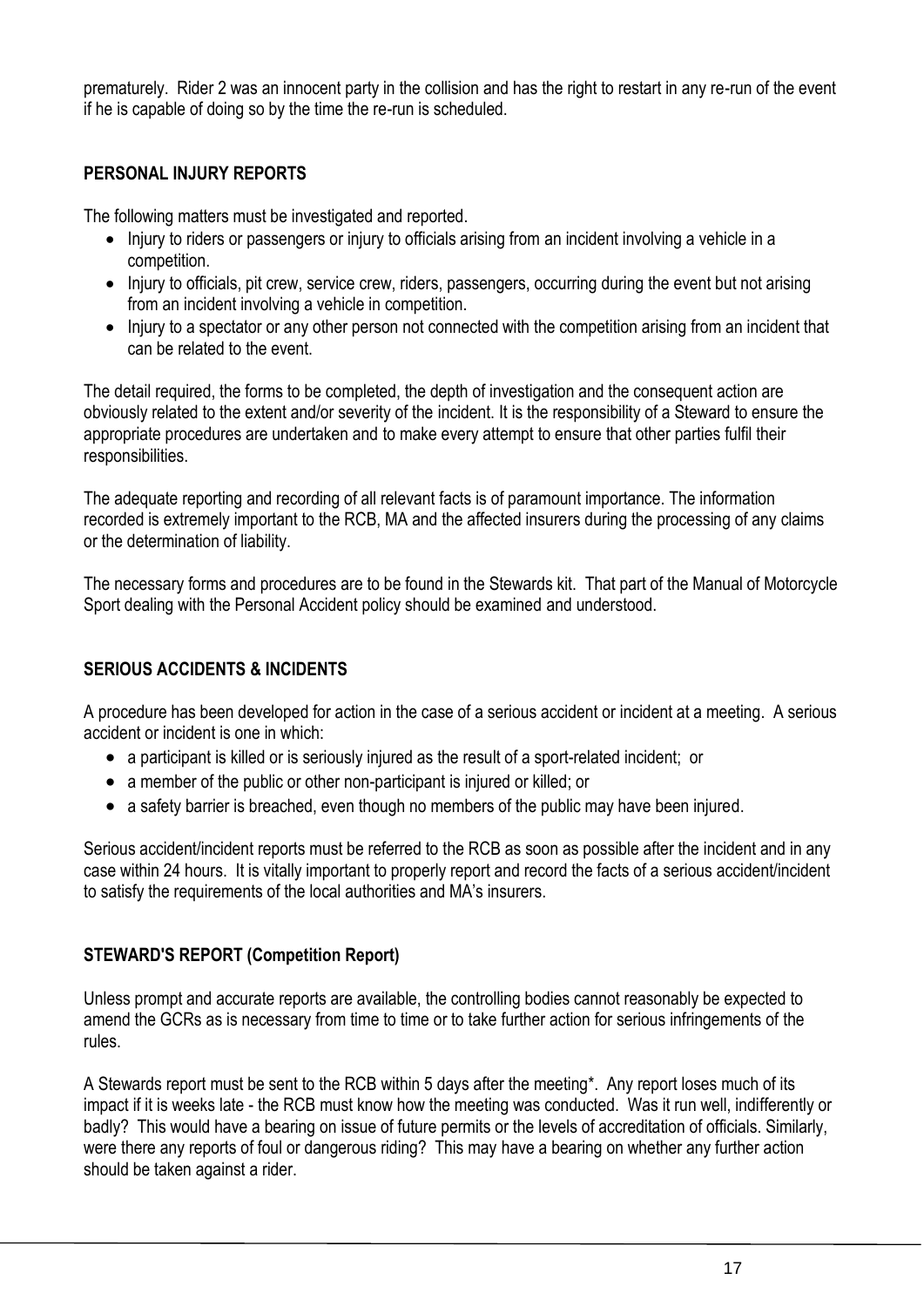A meeting of almost any nature is a large undertaking, involving the expenditure of effort and money by competitors, teams, sponsors, officials and spectators. A lot will happen at any meeting making it virtually impossible to rely on memory. Therefore remember the golden rule - write it down.

In order to assist in reporting and answering questions afterwards, Stewards will find it useful to maintain a journal in which they record the times at which action is taken, incidents occur, reports are received, directions given, observations made and judicial action taken. It may prove to be invaluable in case of an appeal or subsequent investigation.

A standard Stewards Report Form is produced for all meetings. Procedures for handling incidents are covered later in this manual. Attachments to the report must include the reports of the Scrutineer, Timekeeper, and Chief Flag Marshal; Results; Program; Accident Investigation Reports; Personal Injury Reports; Incident Reports; Protests; Written Depositions; Appeal Notices; Licence Declarations, etc.

Again it is stressed that reports be submitted promptly, allowing the RCB to see that any:

- rules or procedures requiring amendment can be given attention;
- recommendations of the Steward can be promptly considered;
- shortcomings of the organisation of the meeting can be taken up with the organisers;
- recommendations for action against persons breaching the rules can be considered;
- feedback may be provided to organisers and officials.

If there is more than one Steward at a meeting, the initial drafting of the report is best handled by the group on the day but the Chief Steward subsequently compiles the actual report.

If all this report writing appears to be a bother, remember you are the eyes and ears of the RCB. Stewards reports are MA's window to the sport; it is the least you can do to give your fullest consideration and care.

# **\****Where MA is the RCB, the following information must be conveyed to the MA office no later than 24 hours after the end of the meeting:*

- *1. Number of competitors (adjusted for cross entries)*
- *2. Names, details and condition of any person injured and transported from the meeting*
- *3. Details of any determinations where results were changed, fines delivered or licenses suspended*

# **TERMINATION, REVISED STATUS, STAND DOWN**

Stewards may be removed from office or downgraded by the State Officials' Review Panel or MA for misconduct or poor performance.

An RCB, which orders an investigation into the conduct of a meeting, may stand down any official involved in the subject meeting until the investigation is concluded.

# **POINTS TO REMEMBER**

The following points are applicable to meetings generally. Obviously for some types of meeting some points may not be relevant.

**Arrival:** Advise the Clerk of Course of your arrival. Sign on and collect any information or material, which may be needed.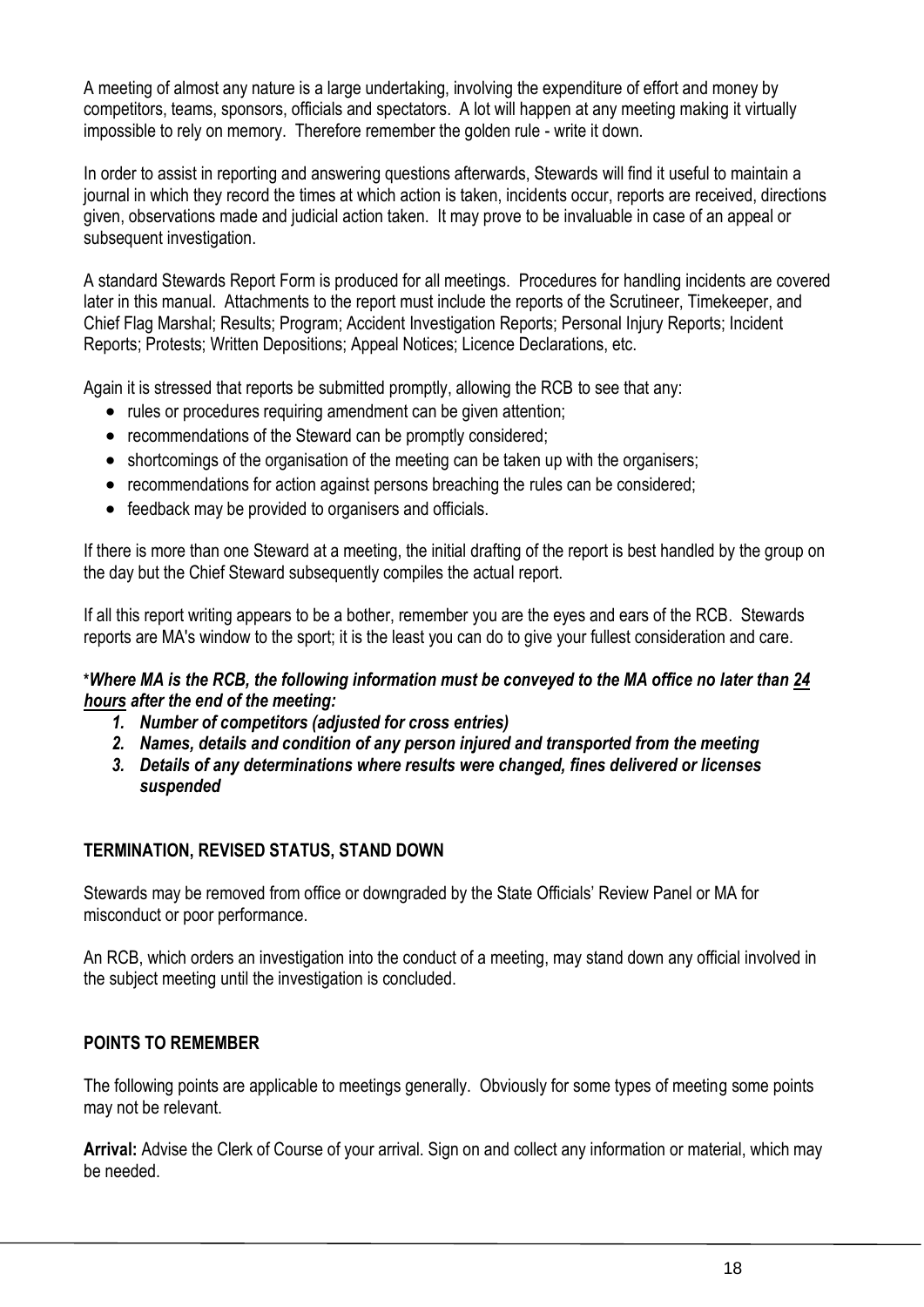**Permits:** Sight and note details of the Meeting Permit, Track Licence, the licenses of the other Key Officials and the Chief Scrutineer to ensure that they are current, Police and Forestry Permits and any other permits which may be required such as those issued by State or Local Government.

**Scrutineering:** Seek out the Chief Scrutineer as soon as possible after arrival. Do not interfere with the scrutineering of machines but ensure that basic principles and safety are being observed.

**Briefing:** Attend the rider's briefing, whether it is on the day of competition or before. You should advise the Clerk of Course of any matter requiring notification to the competitors. There should be no need for you to address the competitors, unless you are the Referee, in which case you must do the briefing.

The Clerk of Course should introduce the key officials to the competitors at this time.

**Medical Officer:** Make yourself known to the Medical Officer and ensure that the requirements are being met and that the communication procedures are clearly understood. Ensure that the ambulance officers have been properly briefed at all meetings.

**Pits:** Check to ensure that requirements are being followed, especially as to pit access control and refuelling. Be aware that there can be a difference between the pit area and paddock area, if provided.

**Competition:** Keep an eye on the general conduct of the meeting. Is it running smoothly and to schedule? If not, why not? This applies to all events, not just race meetings. Check whether incidents are reported to the Clerk of Course and whether these are acted upon as required.

**Stewards Actions:** Keep a record of all decisions, fines, etc. for inclusion in your report. Issue receipts for all monies taken - whether fines or otherwise.

**General Notes:** Any constructive thoughts and criticisms should be recorded. You should note your times of arrival and departure, times of anything notable, accidents etc. and details of the weather.

**Keeping in Touch:** Should you have occasion to leave the control area at a meeting, let the Clerk of Course know where to find you and when you will be returning. Remember that the Clerk of Course is the Chief Executive Officer of the meeting but they may need your advice or assistance for the resolution of a problem.

**Track/Route Inspection:** If it is a circuit meeting, there is no problem - you can inspect the track in full. For Enduro or cross-country meetings, there are obvious constraints. You may assume that public roads are acceptable but the increased use of private land raises the question of suitability of the course. Here you often have to rely on a course check by other experienced senior officials.

In all cases, you must be satisfied that:

- the track is suitable for competition, prior to giving authorisation to commence;
- during your inspections, the necessary personnel, flags and fire extinguishers are in position;
- any damage to the track or fencing has been repaired to the required standards;
- all track access points other than those being used are secured and under control.

Following an incident, which has damaged any of the track facilities, an inspection should be undertaken and clearance given before practice or competition resumes. This includes oil spills, etc. on the track surface;

During a meeting, certain tracks will require watering. The Clerk of Course should supervise this. If you are not happy with the way that the Clerk of Course is maintaining the track, you may need to intervene to ensure the track is presented in a safe condition. You may have to make decisions regarding stopping or delaying competition until the track is made safe. These decisions should be made after consultation with the Clerk of Course.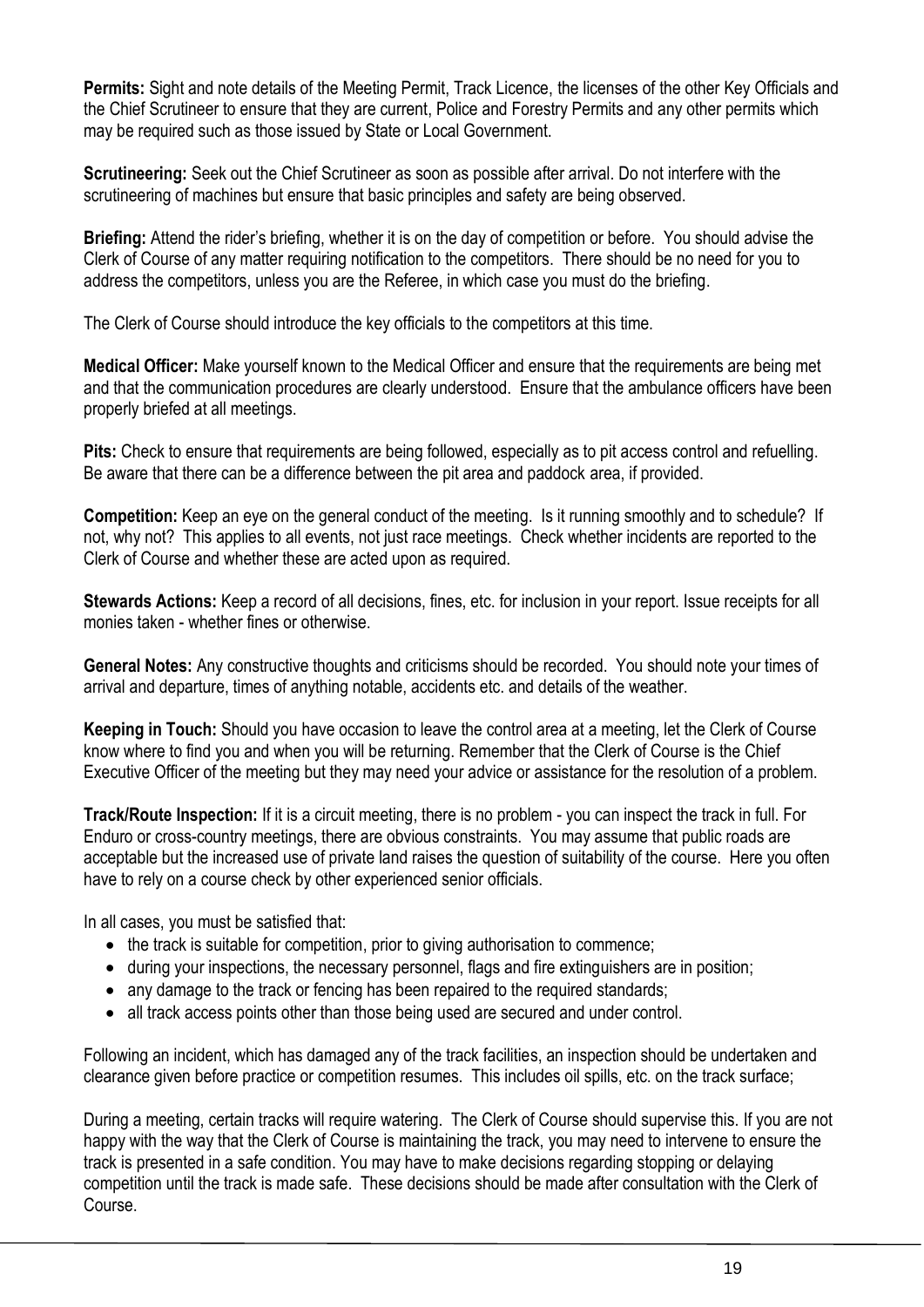**Track Inspection:** All permitted meetings are covered by Public Liability Insurance. The permit is issued, and therefore insurance cover provided, on the understanding the entire venue is well maintained and safe for public use.

Your duties prior to the commencement of the meeting include inspecting:

- venue infrastructure
- the availability of fire control devices;
- access roads;
- spectator control fencing;
- safety and warning signs.

The Clerk of Course must be immediately advised of facilities that pose a potential risk with a direction that the potential problems be rectified or that part of the facility is not to be used. Failure to comply will result in the Steward withdrawing the permit in the same manner as would occur if the course or track became unsafe to use.

**Taking Action:** Your role is to oversee others, in this case officials and competitors. This "supervision" is meant in a passive rather than active sense.

Should you notice a problem developing, advise the Clerk of Course before it becomes a major problem. Remember that you are the eyes and ears of the RCB and you are acting in the interest of the sport on behalf of the RCB.

If there is more than one Steward, the Stewards act as a body unless there are conditions of over-riding emergency. A Steward taking separate action must advise fellow Stewards and the Clerk of Course as soon as possible. This should rarely happen.

**Incidents & Enquiries:** You are expected to properly enquire into all incidents except minor incidents.

Use of the red flag by the Clerk of Course (or nominee) or Speedway Referee to stop a race or practice session is certainly a matter which should be included in the Steward's Report.

Aggressive, threatening or dangerous riding should be the subject of a report from track-side observers to the Clerk of Course. The Clerk of Course or in speedway, the Referee, may decide to either take action within his own scope of authority or lay charges. If regulations allow for the determination of the Clerk of Course or Referee to be protested, a protest may be received, delivered to the Steward and the Steward will arrange a hearing.

If no charges have been laid, you must decide whether any further action is to be taken. Certainly, if injury results from such an incident, proper enquiries MUST be undertaken.

**Stewards Report:** The Steward's report must be concise, accurate and informative.

The Steward's Report must be forwarded to the RCB within 5 days of the conclusion of the meeting.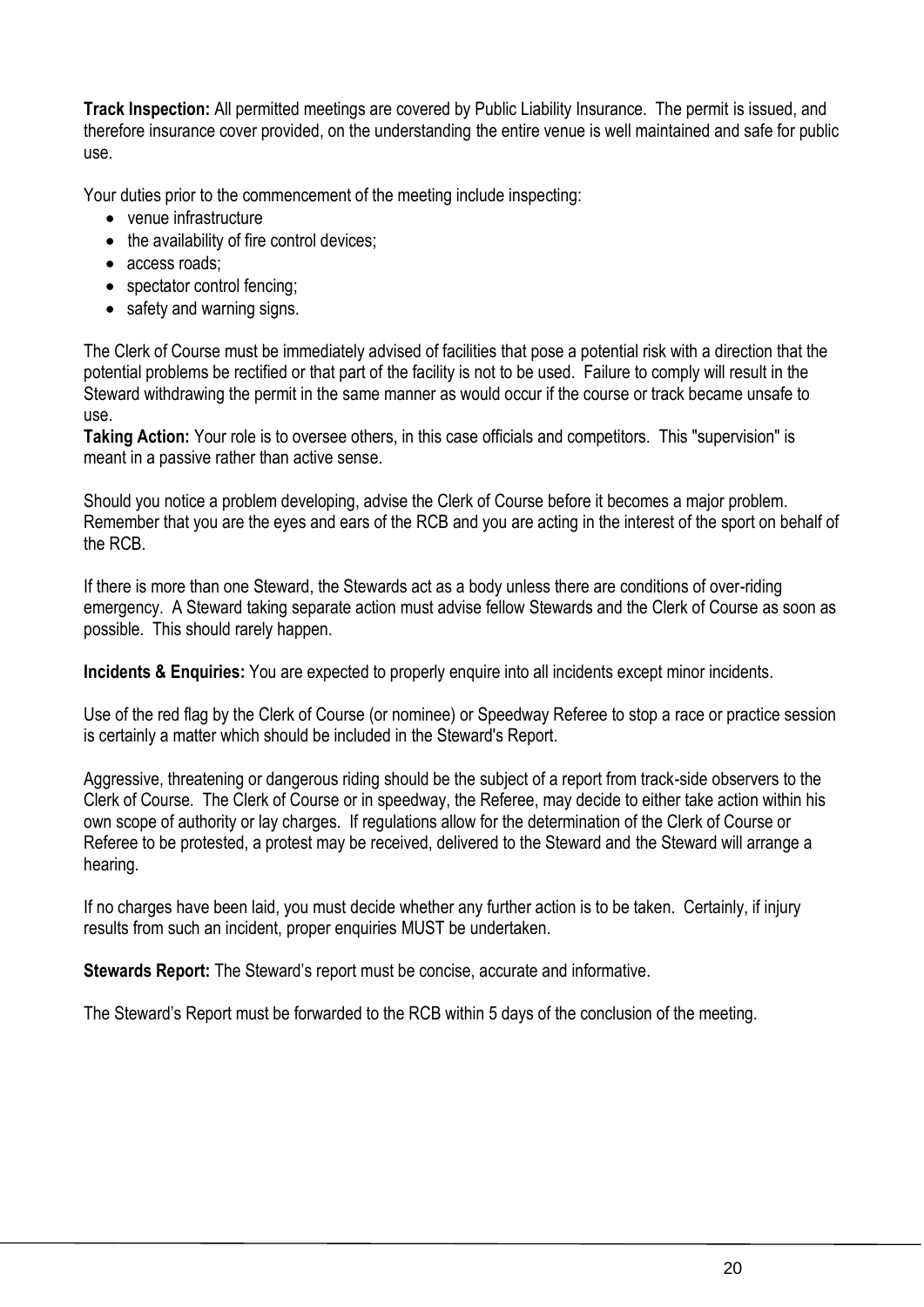#### **CHAPTER 6** *JUDICIAL FUNCTIONS & PROCEDURES*

# **JUDICIAL FUNCTIONS**

While the Clerk of Course is the Chief Executive of the meeting and actually organises the competition and directs the operation of the meeting, it is the Steward who ensures that it is carried out safely and according to the rules. In doing so, the Steward/Referee is the representative of the controlling bodies.

You are most likely to be called upon to act in a judicial capacity as a result of:

- a protest by one competitor against another; or against the organiser; or against a decision of an official; or
- incidents arising from competitions, or at competitions, of a kind which call for disciplinary action. This normally results from a complaint from an official of alleged misbehaviour or a breach of the rules and/or Supplementary Regulations by a competitor. In these cases, the Clerk of Course will normally lay a charge against the offender and act as a prosecutor in presenting the case and the offender will call evidence in rebuttal of the alleged offence; and
- investigative hearings, where the Steward investigates a matter to determine if there has been any breach of the rules. Normally, no charge has been laid before an investigative hearing, however, charges may be laid depending on the evidence brought before the Steward; and
- consequently, the Steward is empowered to apply penalties.

A serious incident should be the subject of a report to the RCB. Alternatively, the Steward may be able to determine the issues and then refer the question of penalty to the RCB; or the Steward may resolve the matter completely.

There are times when a matter is so serious that the Police may get involved. If this happens, the Steward should gather whatever evidence possible without interfering with the Police investigation. The names of the persons involved and any witnesses should be recorded to enable an investigation by the Steward or RCB at a later date, if required.

Serious matters that should be referred to the RCB (and possibly the Police) include:

- assaults (which includes threats of physical violence);
- theft:
- fraud: and
- drug or alcohol abuse.

#### **JUDICIAL PRACTICE**

Officials may impose certain penalties without a judicial hearing because MA regards certain infractions, particularly "rules of the game", as being able to be determined by observation and best dealt with by application of an arbitrary performance penalty. Only infractions that occurred during the event may be penalised without a hearing. See 'Imposition of Penalties during Events' in Chapter 7 for further guidance.

If you have any reason to believe that you may be called upon to adjudicate in any matter, you should distance yourself from any discussion on that matter. Under no circumstances should you place yourself in a position where you could be deemed to have prejudged any matter which comes before you.

When a hearing is required to determine a matter, certain procedures and guidelines must be followed to ensure a fair and equitable outcome for all parties concerned.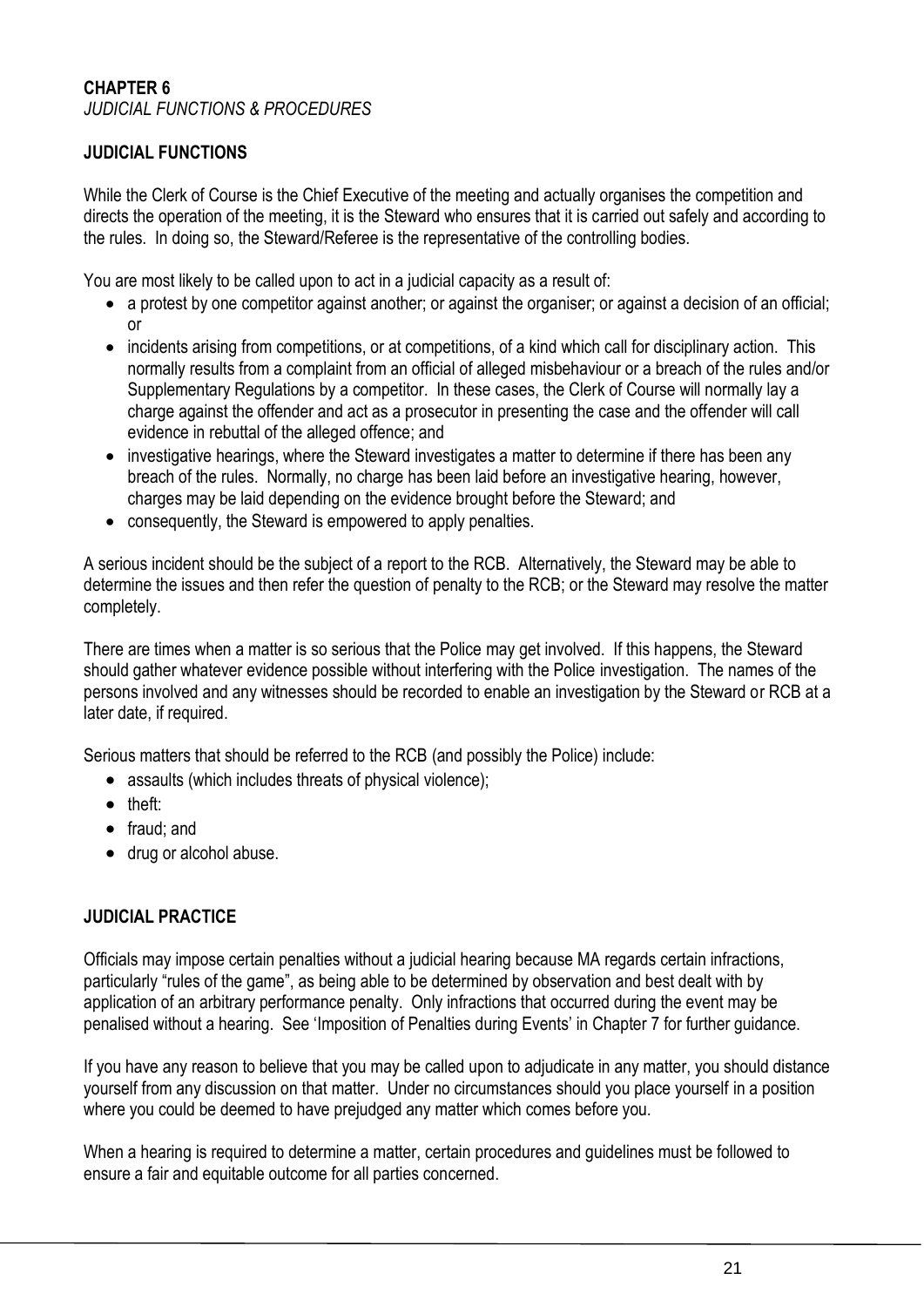As far as the imposition of penalties or the making of decisions that could affect those involved in any motorcycle event is concerned, Stewards are the first step in the judicial process. Bear in mind that the results of this process could lead to MA and even, in the case of foreign licence holders, to the FIM.

If you carefully consider the evidence brought before you when you are hearing a matter, and act in the manner suggested by this Manual and the GCRs, it is unlikely that anyone could reasonably suggest that you have acted in an improper or unfair manner.

It is very important to bear in mind that, in order to reach your decision, you consider only such evidence as is placed before you at a hearing. The GCRs allow you to be informed on a matter in any way that you deem appropriate. However, you should not place any reliance on, or be in any way influenced by, rumour or idle gossip. Hearsay may be admitted in evidence but it should be treated with caution. You can draw upon your own observations but any matters so arising must be introduced as evidence.

# **NATURAL JUSTICE**

One of the most important concepts of judicial procedures is natural justice.

#### **Natural justice is basically a concept of judicial fairness.**

All accused persons have the right to:

- know the accusation: and
- know the identity of the accuser; and
- have adequate time to prepare a defence; and
- call and question any witnesses needed to raise a defence; and
- remain silent with no undue inference being taken from that silence; and
- be treated fairly and equitably in any decision making process; and
- have the issue dealt with promptly and expeditiously; and
- appeal any decision seen as unfair or unsound.

Natural justice requires that before imposing any penalty, you shall require the parties concerned to be summoned before you.

If any party does not attend the hearing after all reasonable efforts have been made to advise the parties of the hearing, the hearing may go ahead without those parties and a determination may be made. All affected parties shall be entitled to call witnesses and to speak in their defence. All parties must present their case in person unless you grant permission for an advocate to speak on their behalf. Normally an advocate would not be appointed unless the defendant would have difficulty in presenting a case personally – for example, a person who has difficulty with the English language, someone who is deaf or a very young Junior who has difficulty in presenting a case.

A legal representative is not allowed to act as an advocate at these hearings.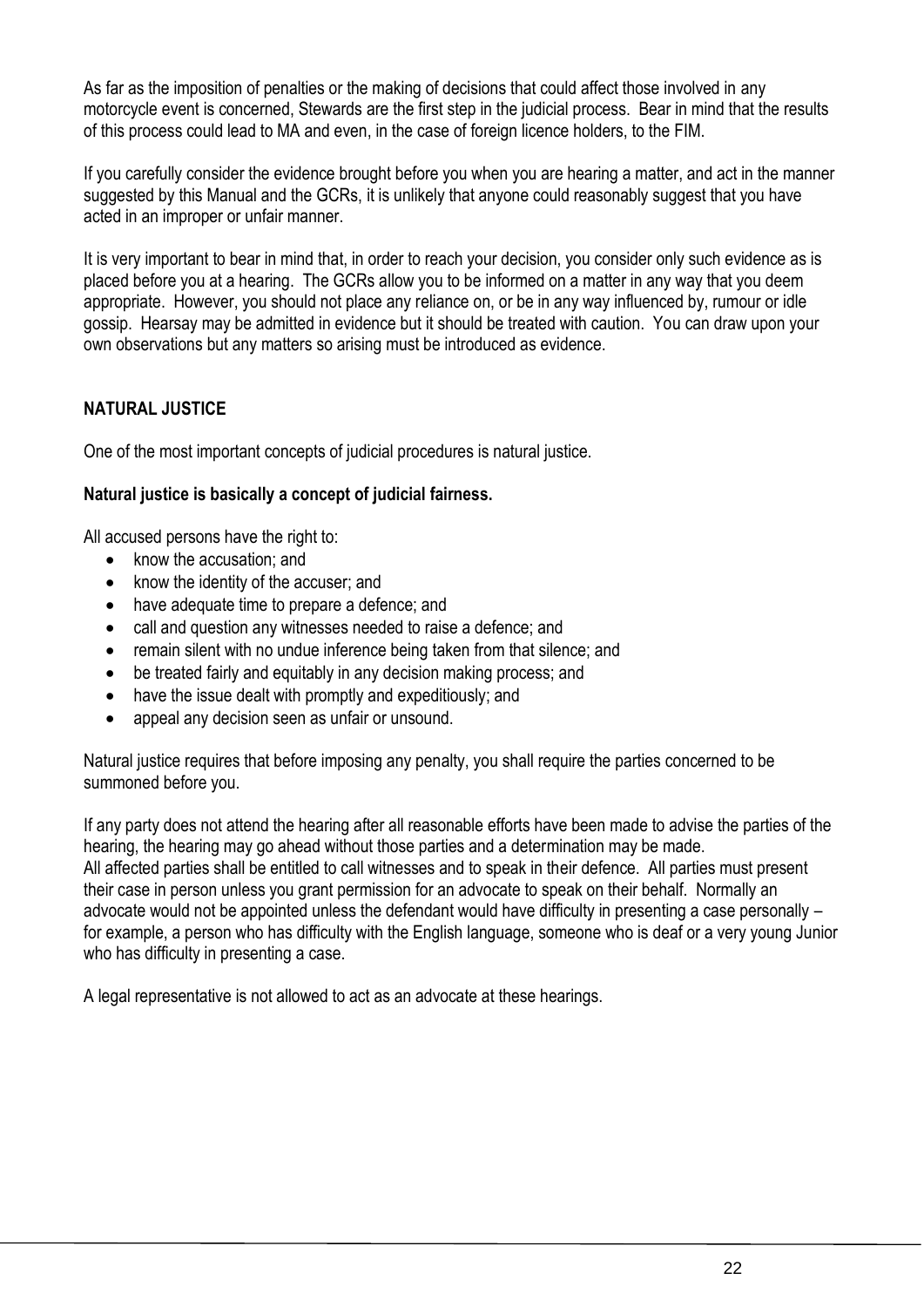# **PROTEST HEARINGS**

One of the main judicial functions of a Steward is to determine protests.

A protest is the formal way which allows competitors to seek to redress an alleged wrong. In this context, the word "competitor" applies to the entrant only and not to the rider unless the rider is the entrant. The "entrant" is the person nominated on the entry form as the owner of the machine. The entry form must nominate the entrant and the entrant must hold an MA entrant's licence or a competition licence.

A protest must be:

- made out to the Steward but lodged with the Clerk of the Course; and
- made in writing; and
- made by a competitor; and
- signed by the protestor; and
- not a 'class protest' or a 'class action'; and
- lodged within the prescribed time frame; and
- accompanied by the prescribed fee.

Remember that for meetings held under any level of MA permit, the protest must be accompanied by the prescribed fee which will be refunded if the protest is upheld, or if not, must be remitted to the RCB.

Lodging a protest with the Clerk of Course may allow the matter to be resolved without referring it to the Steward for a protest hearing. The Clerk of Course must, however, forward the protest if the protester insists on the matter being heard by the Steward.

A protest should only be given directly to the Steward if the Clerk of Course is unavailable. The details and rules to follow for lodging a protest are set out in the MoMS.

Check that the protest is made by a competitor or by a duly authorised agent in the name of the competitor. It must be in writing and signed by the competitor. If the entrant has difficulty in writing out the protest, ask the Clerk of Course to assist in writing the protest.

The Clerk of Course should make sure that the protest makes sense.

A class protest or group action is not permitted. A class protest is a protest against a class of competitors such as the entire field. A class action is a protest submitted by more than one entrant or competitor. A number of protests, on the same matter by individual competitors, are acceptable providing separate protests are received each with the prescribed fee.

If a protest is against a team, that is, against a number of machines entered by the one entrant, then the one protest may cover all machines as long as the grounds of the protest are the same for each machine.

Make sure that the protest is lodged within the prescribed timeframe. There are time limits for protests, so when you receive a protest, note on it the date and time of when it was lodged.

You must be reasonable when enforcing the time limits for protests. The GCRs require a protest to be lodged within 30 minutes of an action or conduct within an event. There are times when this is not possible, for example, in a long distance event. The normal practice is to accept a protest if it is lodged within 30 minutes of the end of the event but note that there are exceptions for Speedway and Supercross.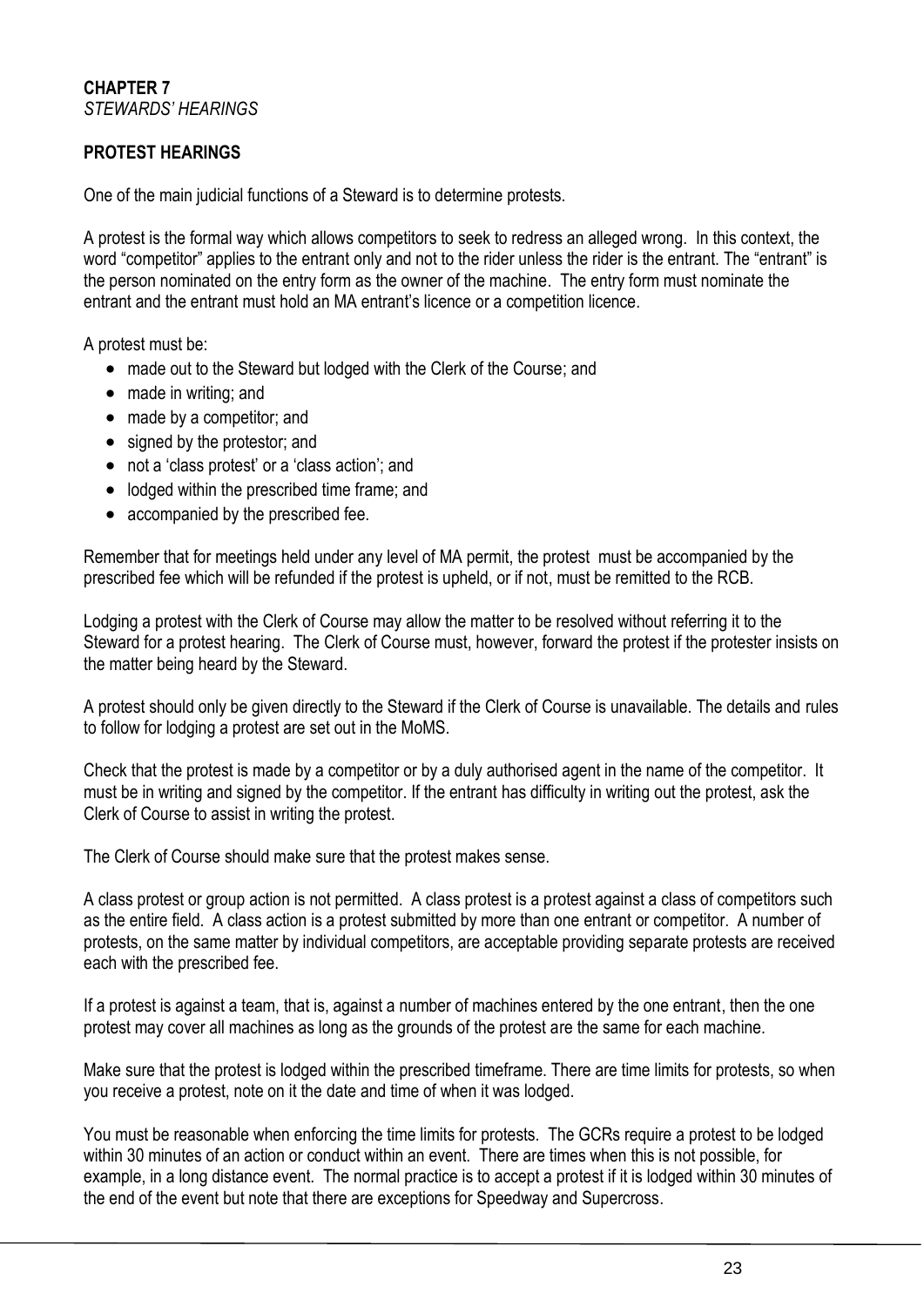Make sure that the correct protest fee accompanies the protest and issue a receipt. You should have a receipt book for such occasions. The RCB will issue a formal receipt after you forward the protest fee.

Again, remember that for meetings held under any level of MA permit, the protest must be accompanied by the prescribed fee which will only be refunded if the protest is upheld, or if not, must be remitted to the RCB While the protest hearing should be held as soon as possible, often no one will be prejudiced if the hearing of the protest is conducted at the conclusion of the event. If the parties are immediately given notice of the time and place of the protest hearing, it is difficult to allege that insufficient time was given to prepare a case and organise witnesses to be present. Also bear in mind that you will be unable to attend to your other duties as Steward if you are tied up in a protest hearing.

Nevertheless, there are some occasions when the protest must be heard immediately or the reason for the protest will have disappeared.

For example, it would be unreasonable to hear a protest about the eligibility of a machine after an event has been held, if the original decision by a machine examiner prevented the machine from taking part in the event. However, under no circumstances may someone "compete under protest". Issues of eligibility are to be determined prior to the first event and in such circumstances it is worthwhile remembering the onus of proof of eligibility rests entirely with the rider/entrant.

It will be necessary for you to promptly hear protests regarding eligibility.

The Steward is not bound by the rules of evidence and may be informed about the matter in any way that the Steward deems fit.

The fact that you may have been a spectator or bystander to an incident does not bar you from sitting in judgment on the matter.

In general, you should be aware that the authority of a Steward extends for the duration of the meeting and so far past the meeting as is necessary for the determination of protests arising from the event.

The decision must be written down and read to those present, including the parties concerned, and all parties advised of their rights of appeal.

# **DISCIPLINARY HEARINGS**

The Steward, Race Director or Clerk of Course all have the power to lay a charge to prosecute a competitor, promoter, entrant or official for infractions of the Rules, as specified in the MoMS.

A charge may be laid by:

- the **Clerk of Course** and:
	- heard and determined by the Clerk or Course; or
	- referred to the Steward; or
- the **Race Director** (in a Series) and:
	- heard and determined by the Steward; or
	- referred to the RCB; or
- the **Steward** and:
	- heard and determined by the Steward; or
	- referred to the RCB.

**For all but extremely serious matters, the Clerk of Course should hear and determine the matter.** This allows the defendant to protest against the decision of the Clerk of Course giving the Steward, as an independent arbiter, the opportunity to determine the matter at the meeting. If the defendant is still not satisfied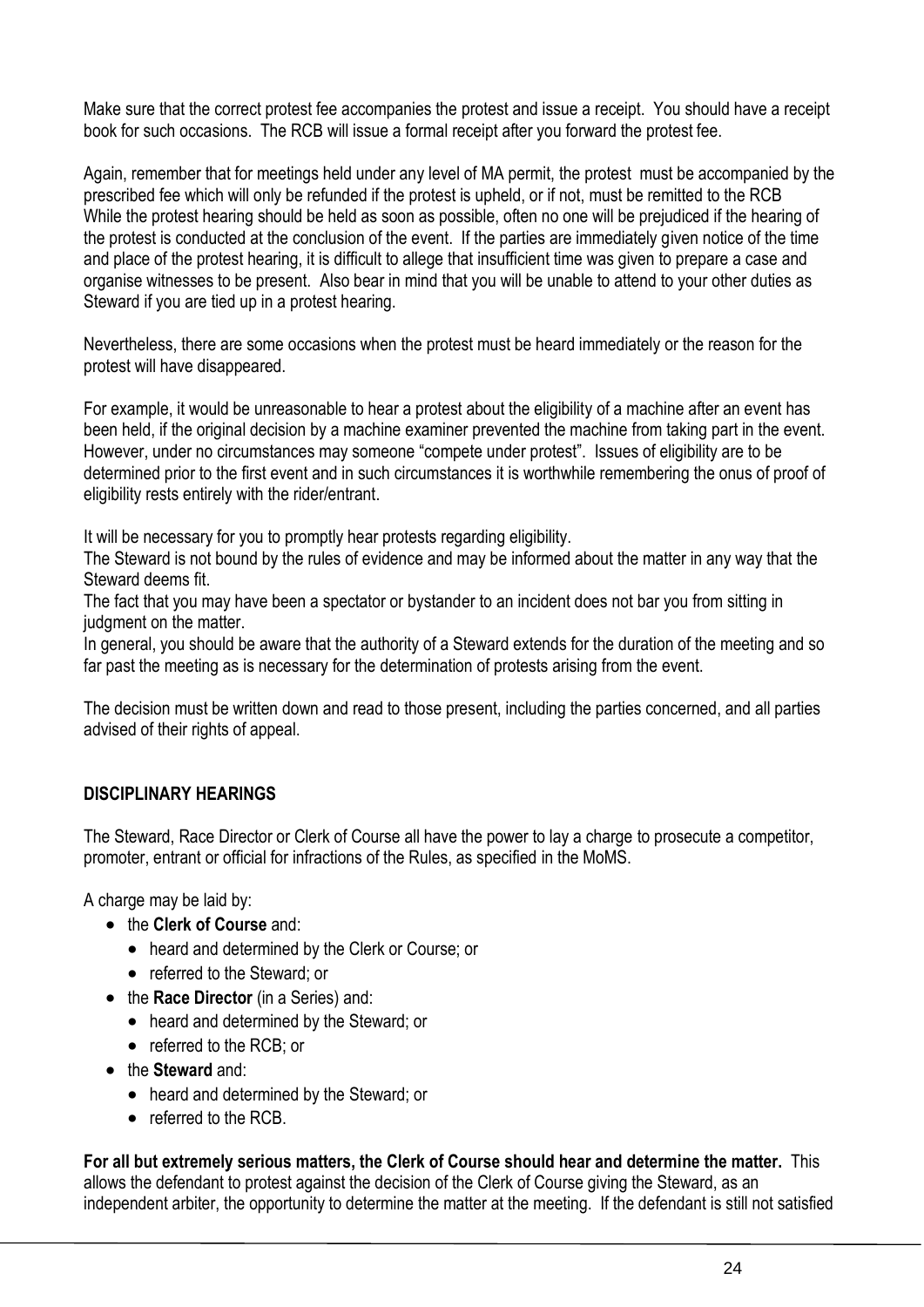with the outcome, the right of appeal to the RCB is available. If the Steward deals with the matter initially, there is no opportunity to protest and the only recourse to the defendant is to appeal.

**Where the Clerk of Course or Race Director lays a charge against a person for a breach of the rules and they cannot or do not wish to deal with the matter, the Steward should convene a disciplinary hearing. In this case, the Steward calls the parties together and hears all the evidence in full.**

Where possible, a charge should be laid in writing. This eliminates a situation where a person can claim that they did not understand the charge. If you think there is a possibility that a person may not understand the charge, read the charge to that person.

The procedure for a disciplinary hearing is as for a protest hearing. If the party is found guilty, you should hear further submissions from the guilty party, if offered, regarding mitigating circumstances and/or sentence before imposing a penalty.

The decision must be written down and read to those present, including the parties concerned, and all parties advised of their rights of appeal.

Cases may arise where you witness what you consider is a breach of regulations. In such cases, you may lay a charge yourself but it is always better to report the matter to the Clerk of Course. The Clerk of Course can then decide whether to investigate and determine the matter or refer it to you for action.

It is quite proper for you to conduct a protest hearing or hear a charge laid before you by the Clerk of Course or Deputy Clerk of Course, even if you reported the incident.

The onus of proof lies upon the protestor or official laying the charge and relies on the evidence they can bring before you. You may rely on your own observations but should always disclose to the parties when you are doing so.

The question then arises as to how much you should see or attempt to see in the course of competition. Take an interest in the conduct of the meeting, without interfering with the operations of the various officials. It is clearly not possible or practicable for you to be aware, either first or second hand, of all that happens during the running of a meeting, nor are you obliged to attempt to be so.

#### **INVESTIGATIVE HEARINGS**

The Steward(s) may also call any person(s) before them to enquire into incidents that have taken place or which have been officially reported. This may be solely for the purpose of ascertaining what occurred to enable a full and accurate report to be submitted to the RCB.

If, during the course of the enquiry, it appears that charges may be laid against any person(s), the proceedings must be terminated and the person(s) liable to be charged must be advised before proceeding further.

If a charge is laid, during the ensuing hearing, the Steward(s) must dismiss from their minds what has previously transpired and reach a decision only on the evidence brought before them in the presence of the person charged with the breach concerned.

It may be, for example, that Steward(s) enquire into a matter and call before them a number of riders. As the facts become known, it may become apparent that one or more riders have a case to answer. At that point, the Steward should warn the competitors of that possibility and adjourn the hearing. The charge should then be laid, preferably in writing.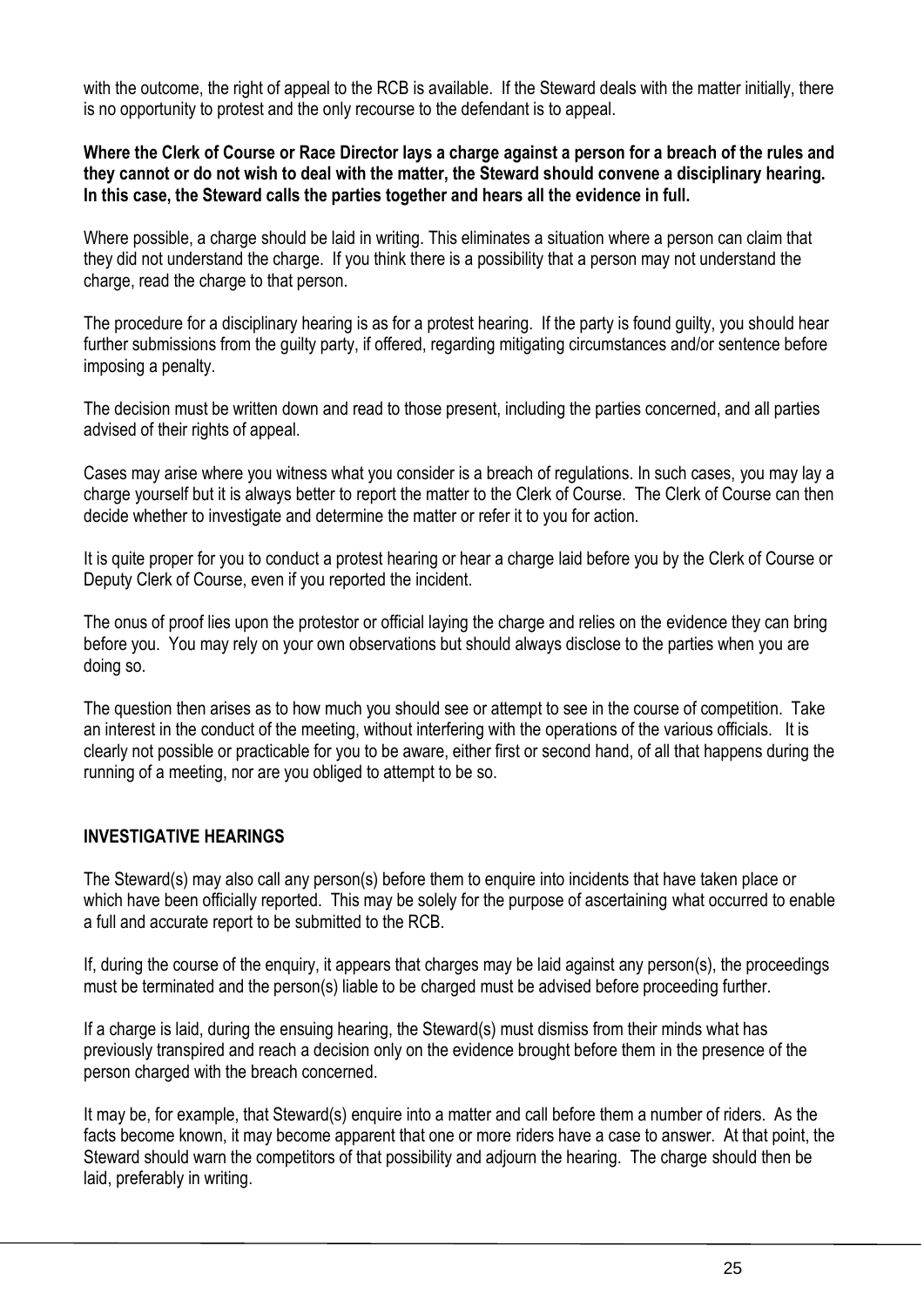If the matter is serious, it may be referred to the RCB for action.

The decision must be written down and read to those present, including the parties concerned, and all parties advised of their rights of appeal.

# **PROCEDURAL GUIDELINES FOR HEARINGS**

The following is a suggested procedure for holding protest, judicial or disciplinary hearings. It is best practice to hold a hearing at the relevant race meeting, as all the parties are present (that is, Stewards, protester, respondent, witnesses, etc.). There are other occasions, and particularly those associated with Speedway, Enduro or Cross-Country events where the timing of hearings are event specific.

# **Arranging a hearing at the meeting:**

- during the race meeting, sometimes it can be difficult to find a venue which offers quiet and privacy. You have to do the best you can in the circumstances.
- all parties must be given adequate notice and have a reasonable opportunity to attend the hearing to present relevant evidence – this includes any competitor or entrant whose placings, prize money, trophies, championship points, etc. may be affected by the outcome of the hearing. The responsibility for this, and for arranging the hearing, rests with the organiser. In practice, the Clerk of Course or assistant(s) will assist in arranging the hearing;
- satisfy yourself that those likely to be affected by the result are aware of the impending hearing;
- do not rush proceedings. If required, the proceedings can be adjourned to another place at another time. This may be preferable to continuing a hearing until an inordinately late hour.

# **Arranging a hearing after the meeting:**

- adequate notice must be given to all parties concerned this includes any competitor or entrant whose placings, prize money, trophies, championship points, etc. may be affected by the outcome of the protest. The responsibility for this, and for arranging the hearing, rests with the organiser. In practice, the **RCB** concerned will assist with this process;
- the date set should be suitable to all parties required to be present at the hearing. However, it may not be possible to satisfy all parties with a suitable date. It is not necessary that the requirements of all parties be met if it results in a protracted delay in hearing the protest. Inevitably, some parties may not be satisfied with the proposed date but as long as the main parties will be available (that is, Stewards, Clerk of Course, protester and respondent), the hearing should proceed;
- a venue, suitable for the hearing, is required and provision should be made for an area for witnesses to be segregated from the hearing before and after giving evidence;
- notice can then be given of the time and place and basis of the hearing. This advice should also be mailed separately by the organisers or RCB to the Steward, Clerk of Course, the respondent and to other affected parties;
- it is the responsibility of the RCB to arrange a replacement for any Steward(s) appointed to the hearing, who cannot be present, and of the protester and the respondent to ensure that their witnesses are present. If the protest is against the organisers or the organisation, it is the organiser's responsibility to ensure its witnesses are available; this task normally being undertaken by the Race Secretary following the request of the Clerk of Course.

# **The Hearing:**

- the proceedings should be disciplined and controlled by the **Steward(s)**, who should be in full command of the proceedings.
- The hearing should be relatively formal;
- if there is more than one Steward present, the senior Steward will normally preside over the hearing. However, the RCB may nominate the presiding Steward or a consensus among the Stewards present can appoint the presiding Steward;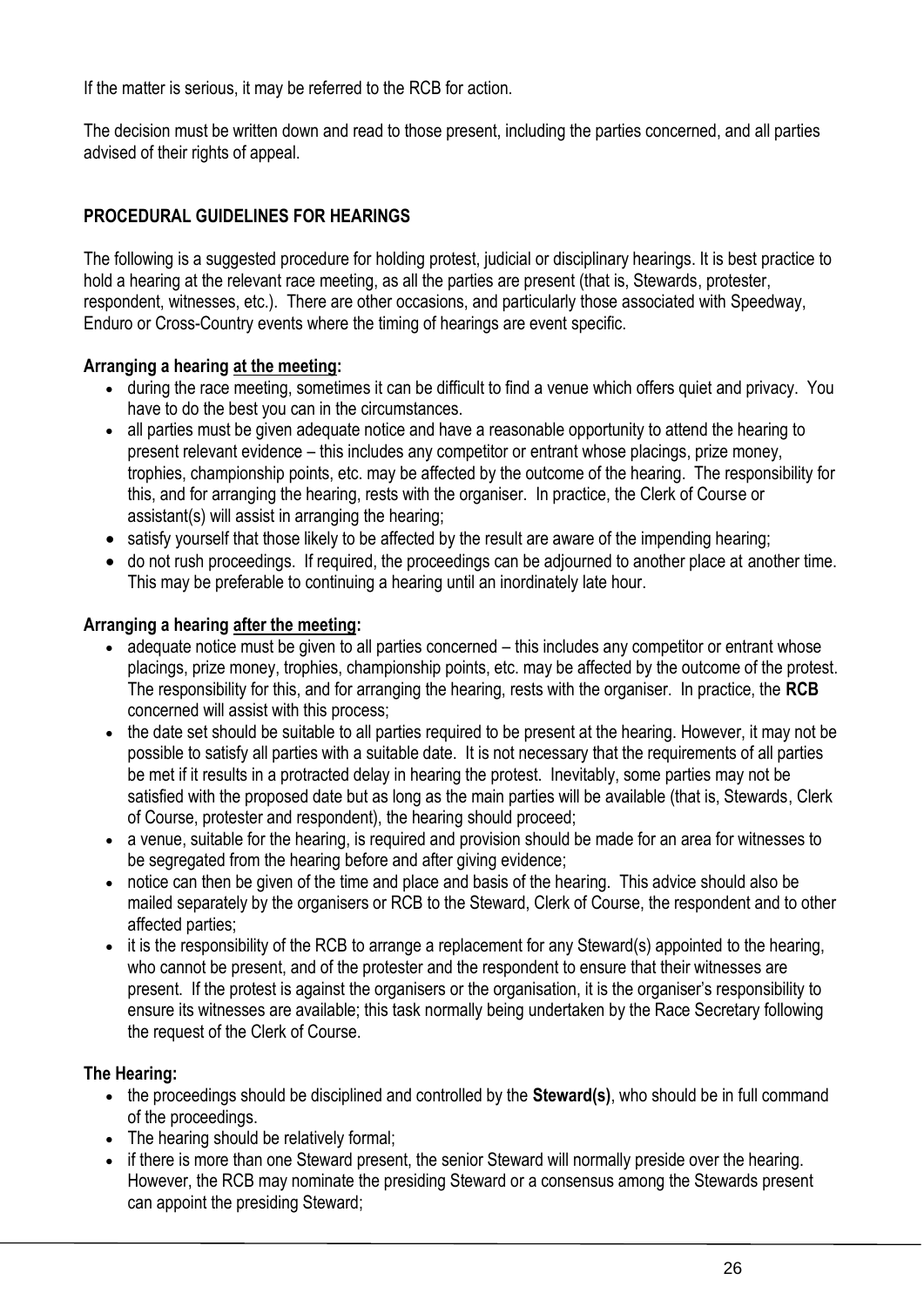# **Those entitled to be present at hearing:**

- any Steward(s) who has a personal or business interest or bias relating to any of the parties present at the hearing **MUST** declare that interest and disqualify themselves from the hearing, if warranted;
- the Steward(s) must be present at all times during the hearing. An informed decision cannot be made unless all the evidence has been heard and the behaviour of all the witnesses observed;
- normally the Clerk of the Course and/or Deputy Clerk of Course will be present, particularly if acting in the role of prosecutor against a competitor;
- other persons directly involved in the matter will also be present:
	- ❖ in the case of an alleged breach of the rules by a competitor, the rider concerned (known as the respondent) and the entrant if the rider was not also the entrant; or
	- $\cdot \cdot$  in the case of a protest, the protestor(s) and the respondent(s) and entrant(s);
- the competitors and officials directly concerned with the hearing should be present at all times so that they can hear all evidence given, whether in their favour or not;
- the hearing should not proceed or be conducted in the involuntary absence of any party directly involved in it. If such a party chooses to leave or not attend, that is their decision which you should note in the record of proceedings. However, if any of the parties or witnesses are unavailable after reasonable attempts to notify them of an intended hearing, then the hearing may proceed without them;
- any party involved may call witnesses to dispute, diminish or support any evidence given. If the proceedings are conducted in this manner, it greatly increases the chance of all relevant evidence coming before the Steward(s) who, having heard all parties, can make an informed decision **During the hearing:**
- begin by introducing all those present and state why you are there;
- read the protest or alleged breach of the rules to the parties present:
- as each person gives their evidence, make notes of their names, addresses and positions on the day. This is important as it may be necessary to contact them later, particularly if the matter should go on to appeal or if the RCB requires any further information from them;
- it is strongly recommended that you make comprehensive notes of what is said by each witness, as the matter may go to Appeal. Tape or video record the proceedings if possible but ensure that all parties are aware of the proceedings being recorded;
- all persons giving evidence should be advised that they are required to give their evidence truthfully. If false testimony is given, the person that gave false testimony should be charged under the regulations in the MoMS.
- the protestor or the official (normally the Clerk of Course or an Deputy Clerk of Course) alleging a breach of the rules presents their case first and calls witnesses. When each witness has given evidence, the other interested party is entitled, in turn, to question them to clarify points and check the consistency of their evidence;
- it is your duty to offer the interested parties the right to cross-examine any witness when they have completed giving evidence;
- witnesses should be required to wait outside until they are called to give evidence. The reason for this is that human nature is such that if witnesses hear others give evidence, they may, or may tend to, modify their evidence in the light of what they have heard others say. This is not to say that this behaviour is for the purposes of being dishonest or misleading, but it is human nature to try to rationalise what we have seen in the light of what other people say they have seen;
- once a witness has given evidence, the other side has the right to cross-examine the witness. After cross-examination concludes, the person who presented the witness has the right to re-examine the witness to clarify any matters arising during cross-examination;
- do not allow any witness to be badgered or abused by any other party. If the hearing starts to overheat, adjourn the proceedings until things have cooled down. If any person fails to act properly after due warning, charges should be laid against that person;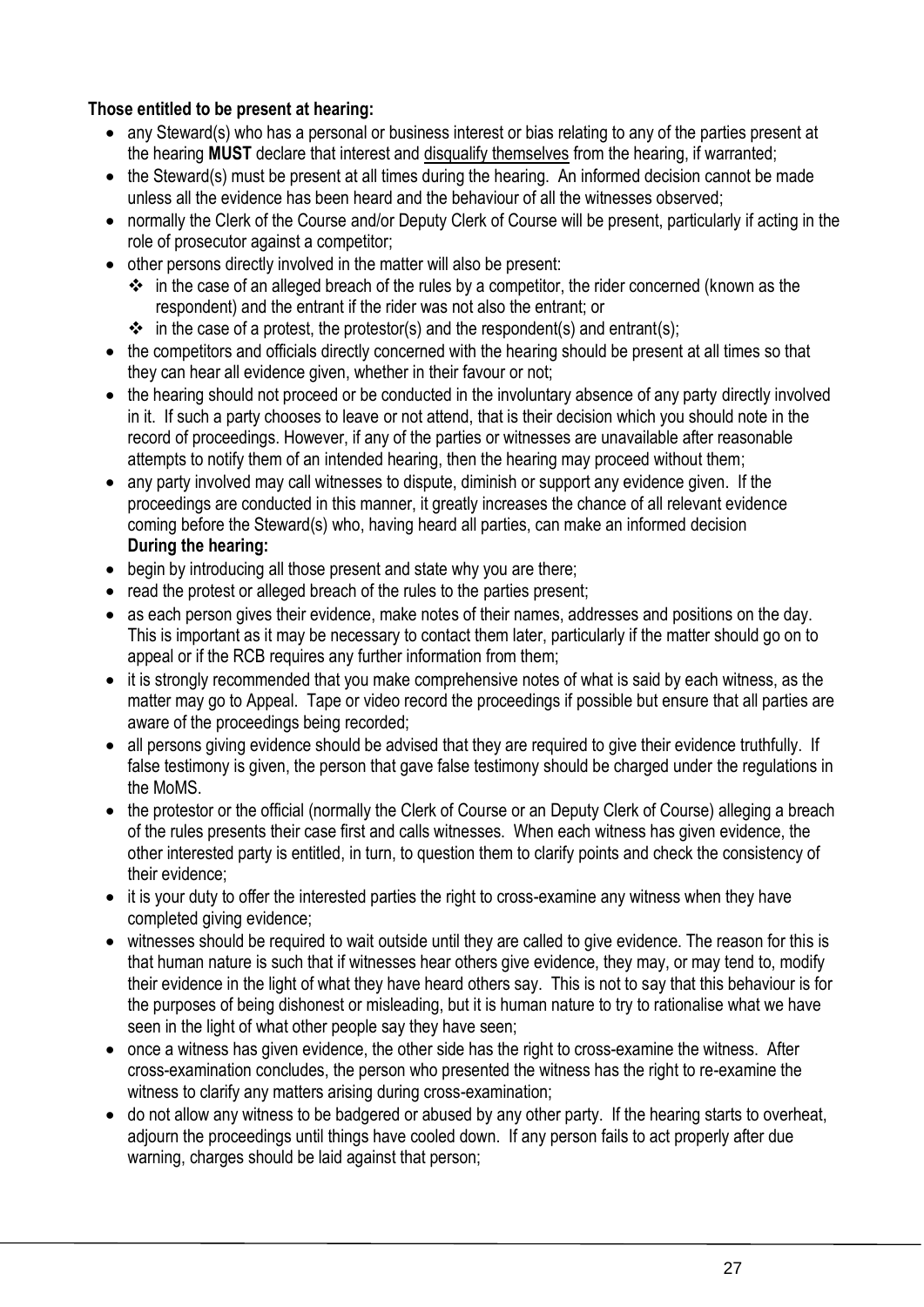- whilst the number of witnesses giving evidence may add to the credibility of the case, unnecessary repetition of the obvious is to be avoided. If witnesses are adding nothing new, there is no reason for them to be heard, unless they have other evidence;
- the Steward(s) may then seek clarification of any points considered not clear;
- once witnesses have given their evidence, they should be asked to leave unless you expect that they may be recalled at a later stage to clarify some points. This will avoid a large build up of people at the hearing which can cause difficulties in controlling the hearing. If there is any possibility of recall, they should not remain in the vicinity of the hearing for the reasons outlined earlier;
- evidence should not be taken nor should persons be questioned after the interested parties have left;
- the accused does not have to do or say anything but any evidence given must be truthful;
- when all evidence has been given and all interested parties have been given the opportunity to summarise and argue their cases, all persons are asked to leave the hearing room to enable you to deliberate.

#### **Reaching a decision:**

- it is best to have all points clear in your mind before adiourning for deliberation:
- if you require clarification on some aspect of the evidence given by any party, you have no alternative but to recall all of the interested parties directly involved. This avoids allegations that evidence was given in their absence, thus depriving them of the opportunity giving an explanation or disputing the additional evidence;
- in your deliberation, you must weigh the evidence before reaching a decision. Your decision must be based on the merit of the evidence. You are entitled to give greater weight to some evidence compared to other evidence. For example, because of their conduct when giving evidence and because of an unsatisfactory performance when questioned, you may believe that a certain witness was untruthful or otherwise unsatisfactory and that you should discount their evidence or certain aspects of it. You are quite entitled to do so. Conflict of evidence under some circumstances is inevitable but should not prevent the making of a decision;
- do not forget that the person protesting or appealing, or the official bringing the charge of an alleged breach of the rules, has the onus of proof cast upon them. That is, it is up to them to prove what they allege; it is never the responsibility of the "defendant" or "accused" to prove that they are blameless or innocent. In fact, they cannot be forced to give any evidence if they do not wish to do so. If the complaining or prosecuting party cannot prove the allegations, the protest or disciplinary attempt must fail;
- upon reaching a decision, commit it to writing. Give reasons for your decision so that each party knows that their submissions were understood;
- recall the parties, read the decision, note the time and advise the parties of their rights of appeal;
- where a protest is related to the measuring of an engine, a bond will be obtained by the Steward prior to hearing the protest. Other costs may be incurred in the transport, storage, dismantling or other of the motor cycle concerned. All or a portion of the bond may be awarded to the competitor protested against if the protest fails but under no circumstance should costs be allocated to or awarded against the RCB or MA;

#### **Matters Arising from the Decision:**

- the Steward may impose any penalty that is sanctioned by the GCRs. See Chapter 7 for further discussion on penalties;
- if the decision of the Steward affects the eligibility of any competitor or machine, ensure that the Clerk of Course advises the appropriate officials (such as grid officials, etc.) of the results of the hearing;
- if the decision of the Steward changes the Provisional Results, the organisers must issue a new set of Provisional Results to all competitors. Should other Competitors be aggrieved at the decision, they can appeal against the decision in the same way in which the protester or the respondent can appeal if the decision goes against them but only within the prescribed time.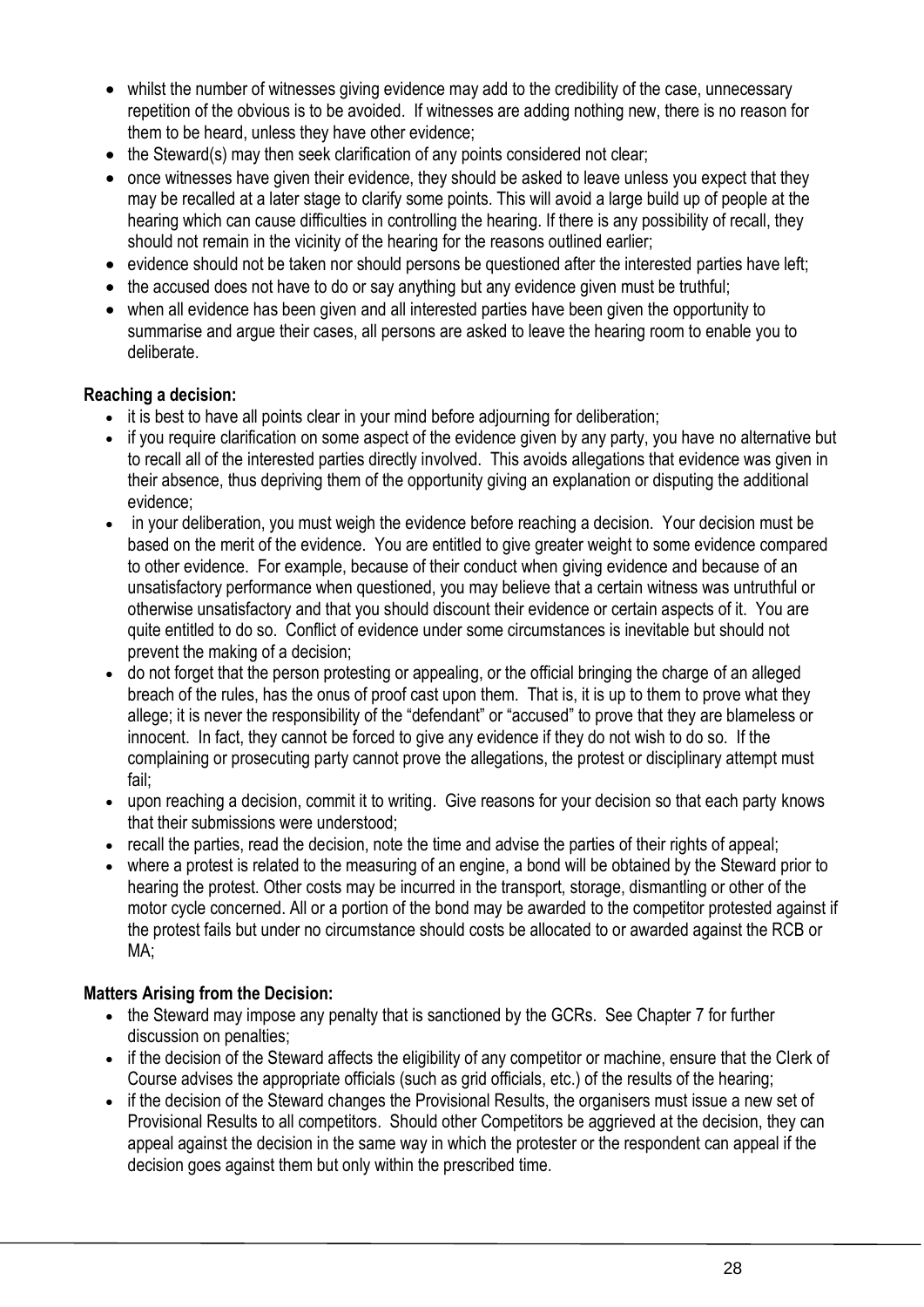# **Effect of Giving Notice of Appeal:**

- the MoMS specifies that the lodgement of an appeal or Notice of Intention to Appeal means that the decision shall not take effect until the appeal has been heard;
- if a competitor or machine has been excluded from or found to be ineligible for a competition, lodging an appeal does not permit that machine or rider to take part in that competition. There is no provision for competing "under appeal" in these circumstances.

# **SPECIAL CONSIDERATION FOR JUNIOR COMPETITORS**

Special care should be taken when dealing with Junior competitors.

Where a Junior is under investigation or is involved in a hearing (other than as a witness), the Junior should have a responsible adult in attendance. This person should be a parent or guardian.

The job of the responsible adult is to advise the Junior and ensure that the Junior's interests are protected. It is not that person's role to be an advocate on behalf of the Junior (unless the Steward appoints that person as an advocate). If the responsible adult continually interrupts the proceedings or speaks on behalf of the Junior, that person should be excused from the proceedings and another responsible adult appointed.

Obviously, it is the Steward's role to act impartially, protect the interests of the Junior and ensure that the Junior is not "bullied' by other participants at the hearing.

If you think that a Junior may have difficulty in presenting a case or defending charges, appoint an advocate. If possible, the advocate should be an impartial person.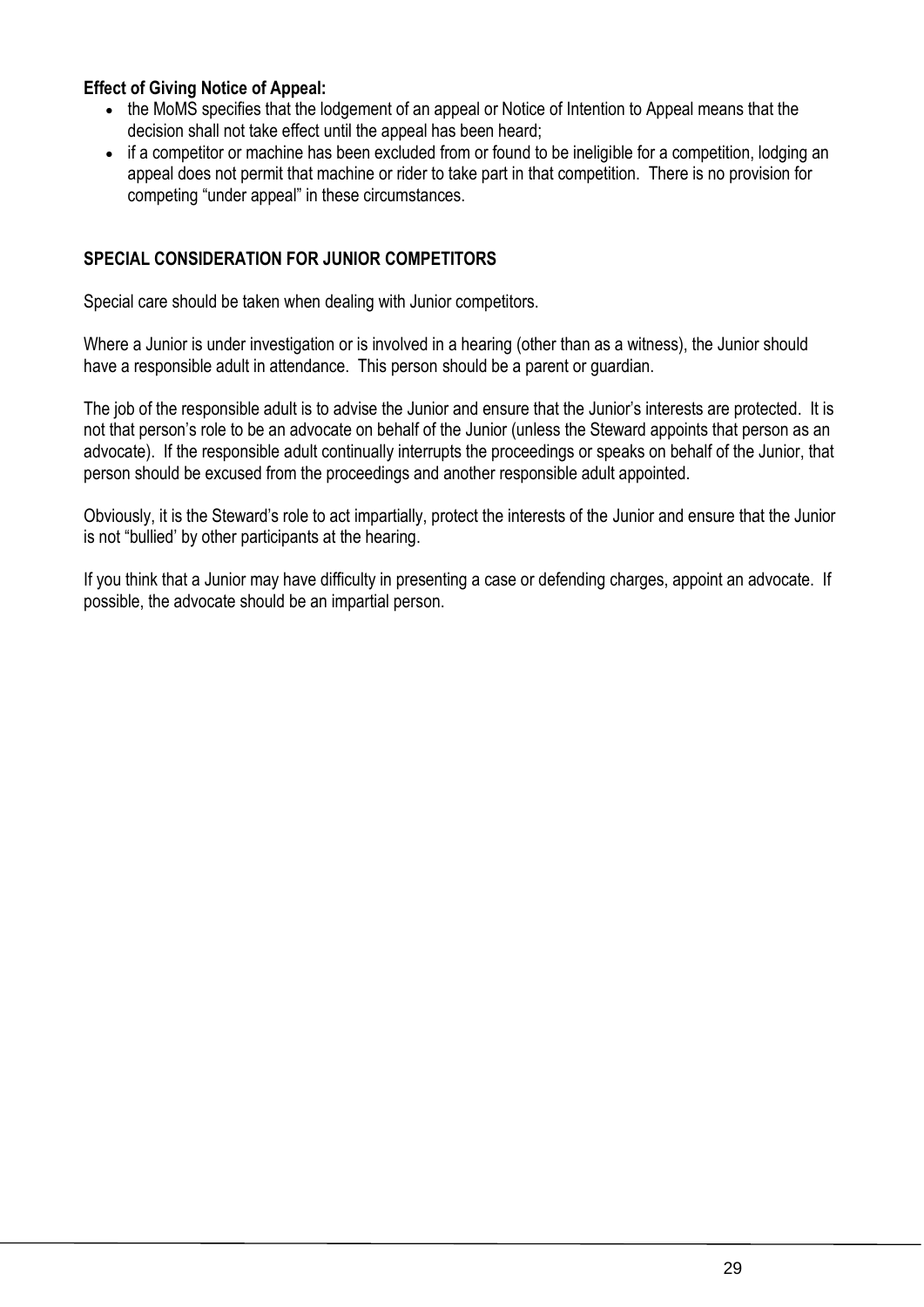#### **THE IMPOSITION OF PENALTIES**

The question of penalties is one of considerable importance as the imposition of a penalty can have farreaching consequences.

Before a penalty is imposed on any person, there should be some degree of "judicial" consideration given as to whether or not that penalty should be imposed. That is, whether a penalty is fair and consistent.

What you must remember is that any decisions you make or penalties you impose will have a real, and in some cases, profound effect on one or more of the interested parties. Therefore, any action you take or contemplate should be carefully considered. In all cases, you must act fairly and properly, after due consideration. Central to this is that a person who charges another and the person charged have the right to be heard – that is to present their entire case with the full co-operation and attention of the Steward. They must be allowed to give evidence, call witnesses, make submissions on the evidence admitted and the rules or law governing the issues.

The authority to impose penalties is intended to enable appropriate action to be taken as soon as possible after an incident at a meeting. In most cases, the Steward is the most appropriate person to impose a penalty as being a person "on-the-spot". Remember that justice delayed can be justice denied. It can be difficult for a tribunal, the RCB or MA to fairly impose a penalty weeks or months after a meeting

This authority is not designed to allow Stewards to take over the judicial powers of tribunals, the RCB or MA itself in areas which have nothing to do with the actual competition or to deprive accused persons of their natural rights under the judicial system.

#### **As a Steward, you may:**

- fine (up to \$4000); and/or
- exclude: and/or
- impose penalty or time points; and/or
- relegate; and/or
- suspend the licence of any competitor. (Refer to the MoMS.)
- remove or eject an offender from the venue

#### **Penalties:**

- must be fair and consistent;
- should not 'double dip', that is, a person should not be penalised twice for the same offence. However, this does not preclude imposing a penalty of, for example, a one month suspension and a \$200 fine if the gravity of the offence so warrants;
- must reflect gravity & consequences of the offence:
- must reflect the interests of the Sport;
- should increase for repeated offences by the same person.
- Must take into account mitigating factors as well as the effects on others.

There are two types of penalties normally imposed by a Steward. Penalties may be imposed during an event or as a result of a protest, judicial or disciplinary hearing for a matter arising before, during or after an event.

Any penalty imposed at a meeting must be included in the Steward's Report to allow the RCB to take further action should, for example, there be an appeal, an unpaid fine or dispute over results.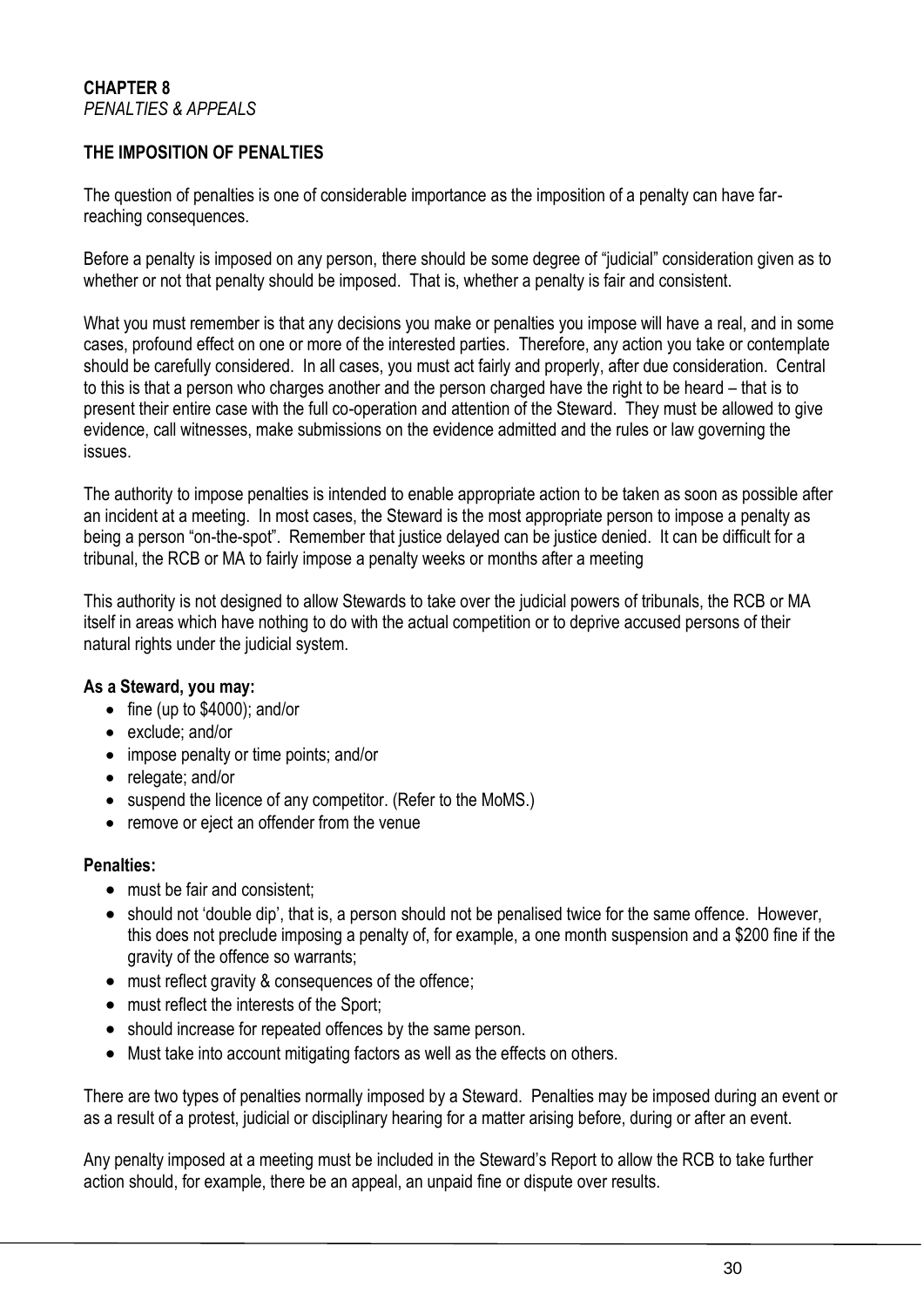If you feel that you do not have the power to impose a penalty that suits the offence, you should include the findings of your hearing in your Steward's Report and request that further action be taken against that person by the RCB. In this case, you should do no more than exclude the person whose penalty you wish to refer to the RCB.

The Steward holds the right to determine the timeframe in which a penalty should be paid – it is recommended that any timeframe provide for payment as soon as practicable.

The following is to be noted by all Stewards:

- if Stewards wish to finalise a penalty on the day, they may reprimand, relegate, exclude and impose fines or time penalties;
- if Stewards consider the offence is sufficiently serious to warrant greater penalties, they may exclude the person AND refer the matter for hearing as to penalty by the RCB. If the Steward does intend to refer the matter to the RCB, he/she must clearly indicate to the person that the issue has not been concluded;
- the RCB will be obliged to hear the matter, but only as to penalty unless an appeal has been lodged;
- the decision must be written down and read to those present, including the parties concerned.

# **PENALTIES IMPOSED DURING AN EVENT**

The GCRs provide specifically for the imposition of penalties during an event. The penalties include fines, exclusion, penalty points, time points, and relegation, by a Steward/Referee or Clerk of Course during the course of an event.

The power to do so is intended to operate where:

- a machine has left the track and thereby gained an advantage (see GCR 6.1.2.1 a) and b) for exceptions);
- a competitor has gained an advantage as a result of an unfair start;
- a competitor has been quilty of unsafe or unfair conduct;
- a competitor has received outside assistance (see GCR 6.1.2.1 e) for exceptions):
- a machine is dangerous;
- a machine does not comply with the rules or the SR;
- a competitor has refused to comply with a medical test that a Steward has been authorised to require;
- there has been a breach of the refueling rules.

Normally, the Clerk of Course or Referee applies the penalty for the breaches mentioned above. For example, a Clerk of Course may impose the penalty of exclusion for late time limit or ineligibility of a machine.

There is no right of appeal against a penalty imposed during the course of an event provided the decision has been notified, if practicable, to the rider or his representative during the event.

In other words, a competitor or entrant cannot protest about any penalty imposed during the course of an event. Therefore, if a penalty is imposed while an event is actually in progress (say, a one minute penalty for jumping the start), the competitor or entrant has no protest rights. If a competitor or entrant attempts to protest about such an incident, the Steward(s) of the Meeting cannot accept the protest. This means that this type of penalty is final.

NB. An event begins when the order to start is given or, for a flying start, when the start line is crossed, and finishes when the finish flag is waved or displayed (see discipline chapters in the MoMS).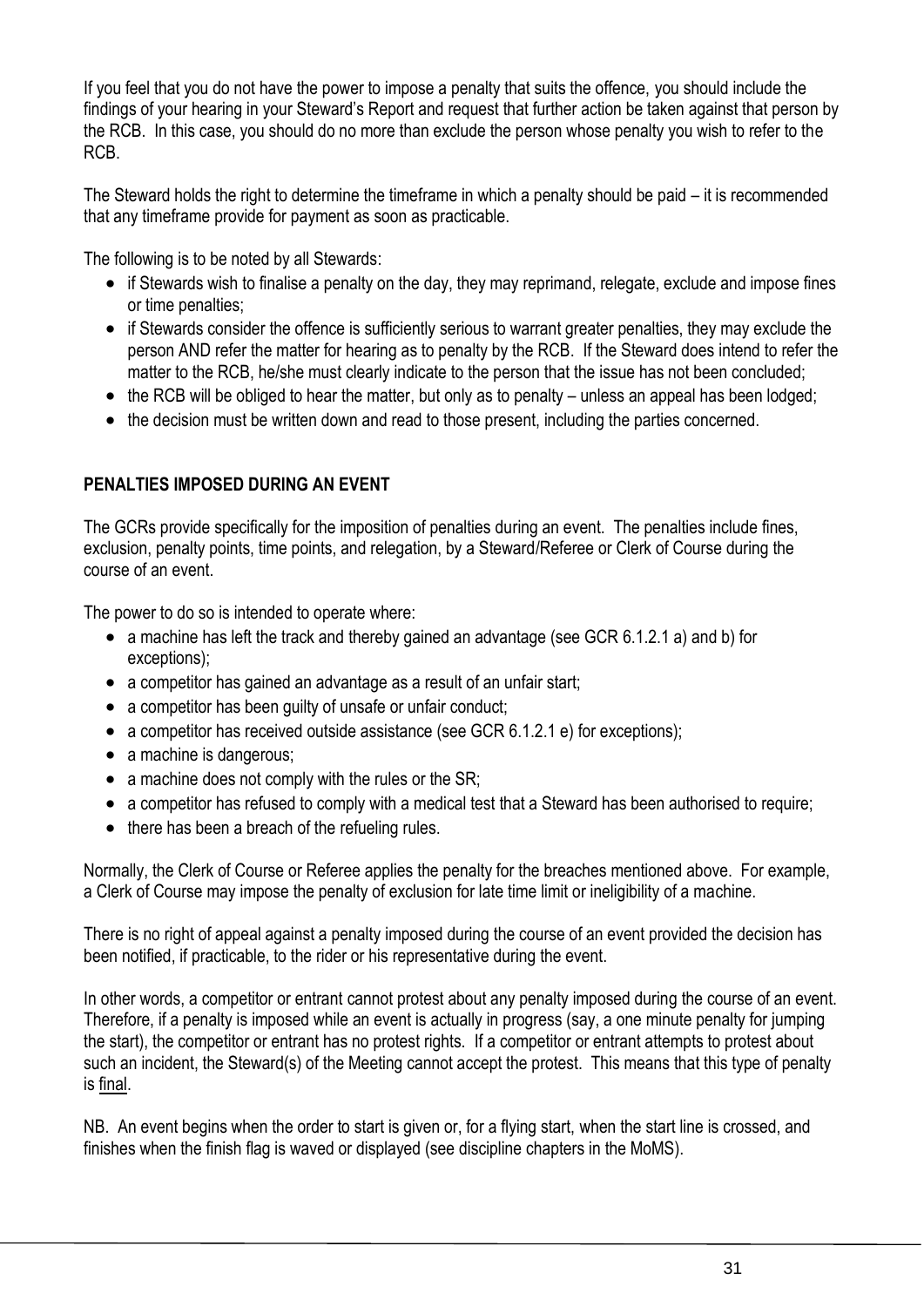# **PENALTIES IMPOSED FOLLOWING PROTEST, JUDICIAL OR DISCIPLINARY HEARINGS**

A decision made, in relation to an event, can be appealed if it is made **before or after** the event. For example, a decision to impose penalty points in an enduro or trials event can be appealed, if it is made after the event, even if the decision relates to an incident that occurred during the event.

A protest against a competitor lodged after an event must be the subject of a hearing, even if the incident happened during the event.

If you feel that you do not have the power to impose a penalty that suits the offence, you should include the findings of your hearing in your Steward's Report and request that further action be taken against that person by the RCB. In this case, you should do no more than exclude the person whose penalty you wish to refer to the RCB.

# **APPEALS**

The next step up the appeal ladder after a Steward's hearing is the RCB or its appointed tribunal. For further details refer to the protests and appeals section of the GCRs.

If a decision is appealed, never take the appeal personally and certainly never regard it as being an attempt to humiliate or denigrate you.

Any person affected by a decision of the Stewards has the right to appeal. Under no circumstances should you attempt to dissuade anyone from exercising that right.

In fact after you have given your decision it is your duty to inform the parties of their right of appeal and advice that you have properly advised all parties must be included in your written determination.

The correct way of advising the parties of their appeal rights, time limits and fees to be paid is to read to them, word for word, the relevant parts of the rules concerned. In this manner no person can allege that you did not properly inform them of the rules. Take time to ensure that the parties understand the appeal rules and ask for confirmation that they do understand.

You should not engage in any further discussion of matters addressed in the hearing after you have handed down your decision.

There is no disgrace in having a decision upset, reversed or amended on appeal. There is no Judge sitting on the bench of the Supreme Court who has not had a judgment set aside or amended on appeal. There is, however, some cause for embarrassment if your decision is set aside on the basis that you acted unfairly or improperly or did not consider adequately the evidence that was placed before you.

This manual is designed to provide clarification of the GCRs by way of additional information and some direction as to the application and interpretation of the rules.

It is designed to provide all those involved in motorcycle sport with as much consistency as possible. Competitors tend to travel greater distances and go to more race meetings than do Stewards. There can be no doubt competitors have the right to be treated in a consistent fashion, under similar circumstances, no matter which region or state they choose to compete in. It falls on us, therefore, to ensure our actions are fair and reasonable under any given set of circumstances and, importantly, consistent with the actions of other key officials throughout Australia.